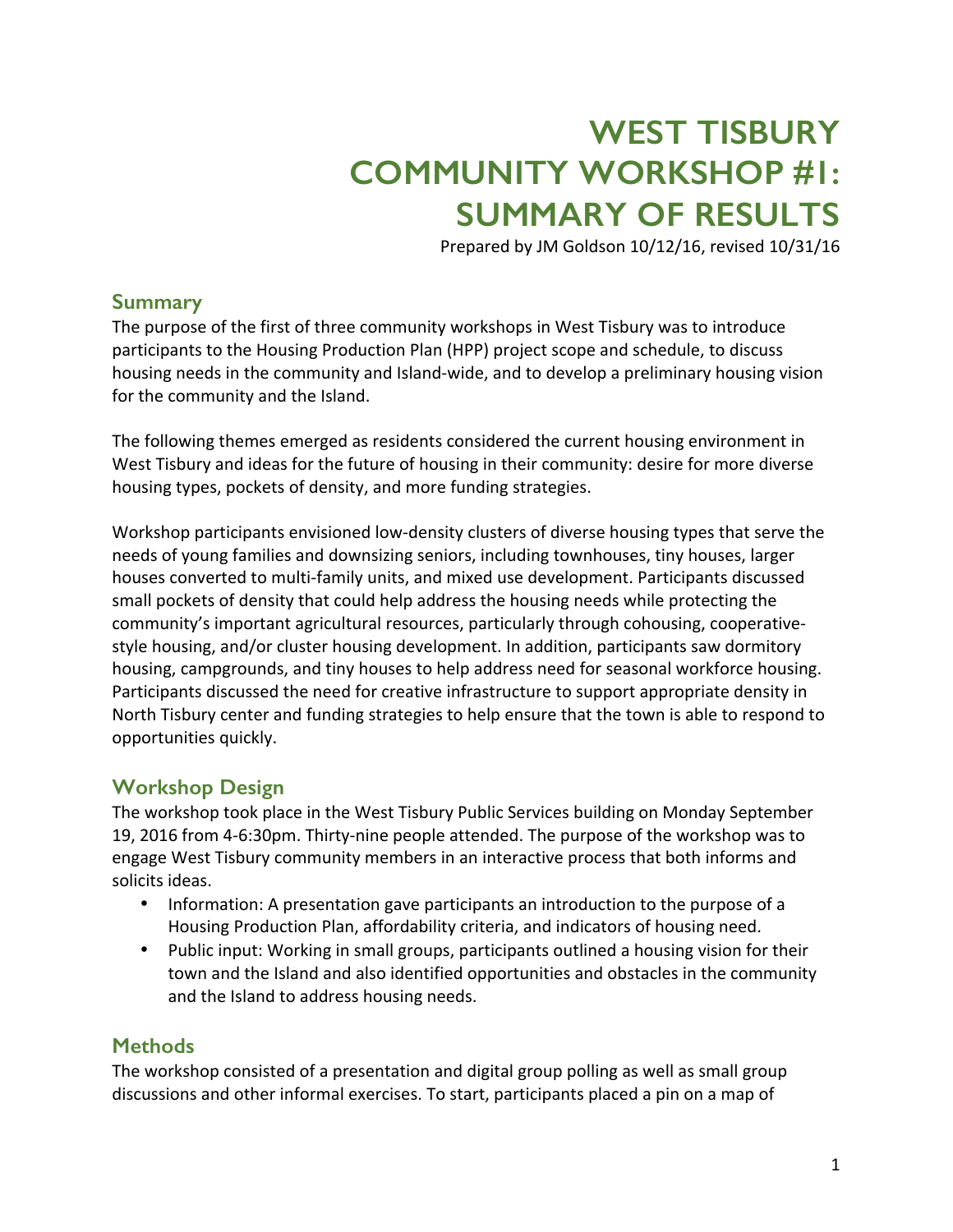Martha's Vineyard to show where they live, and then using post-it notes they answered two questions to create a word cloud, "Describe a quality you like about West Tisbury," and "Describe a quality you like about Martha's Vineyard."

Before the consultants' presentation, participants worked in pairs or threesomes to interview each other about how long they have lived on the Vineyard and housing issues.

Consultants Jennifer Goldson and Judi Barrett described the purpose and process of creating a Housing Production Plan and re-enforced the need for community insight and input into the process. The presentation also included preliminary findings from the recently completed draft Housing Needs Assessment, as well as digital group polling.

After the presentation, participants worked for one hour in small groups of 4-8 on three discussion topics. To start, participants discussed the presentation they heard and considered the information together as a group-- What was a surprise to them? What unanswered questions were they left with? Next, the groups developed a vision of their community and the Island with a range of housing options that satisfy the needs of multiple groups and users. What would that look like?

Lastly, groups identified the real-world opportunities and obstacles to achieving this vision. At the close of the workshop, a representative from each table presented some of the ideas their group identified.

### **Interviews**

The interviews consisted of five questions designed to record how long participants have lived on the Vineyard and in this community, and how their housing needs may have changed over that time. In addition, the questions captured participants' ideas about the Island's and their community's housing needs.

Most participants have been part of the Vineyard community for at least fifteen years and some for thirty to forty years. One has lived on the Island for more than seventy years. Most moved to West Tisbury after living elsewhere on the Island. People have lived in tents and cabins, guest houses and apartments though most have lived primarily in single family homes. Housing needs have changed throughout people's lives as they need a larger or more permanent home to raise children in and then a smaller home as their children grow up or they become single.

People identified a variety of housing needs such as more rental units, more housing for seniors or downsizing families, single family ownership opportunities and seasonal workforce housing though most noted affordability as the greatest need. Finally, participants noted that housing needs across the Island are the same though the environments town-to-town differ. For instance, West Tisbury is rural and more expensive and Down-Island towns have higher density and more diversity of people and housing.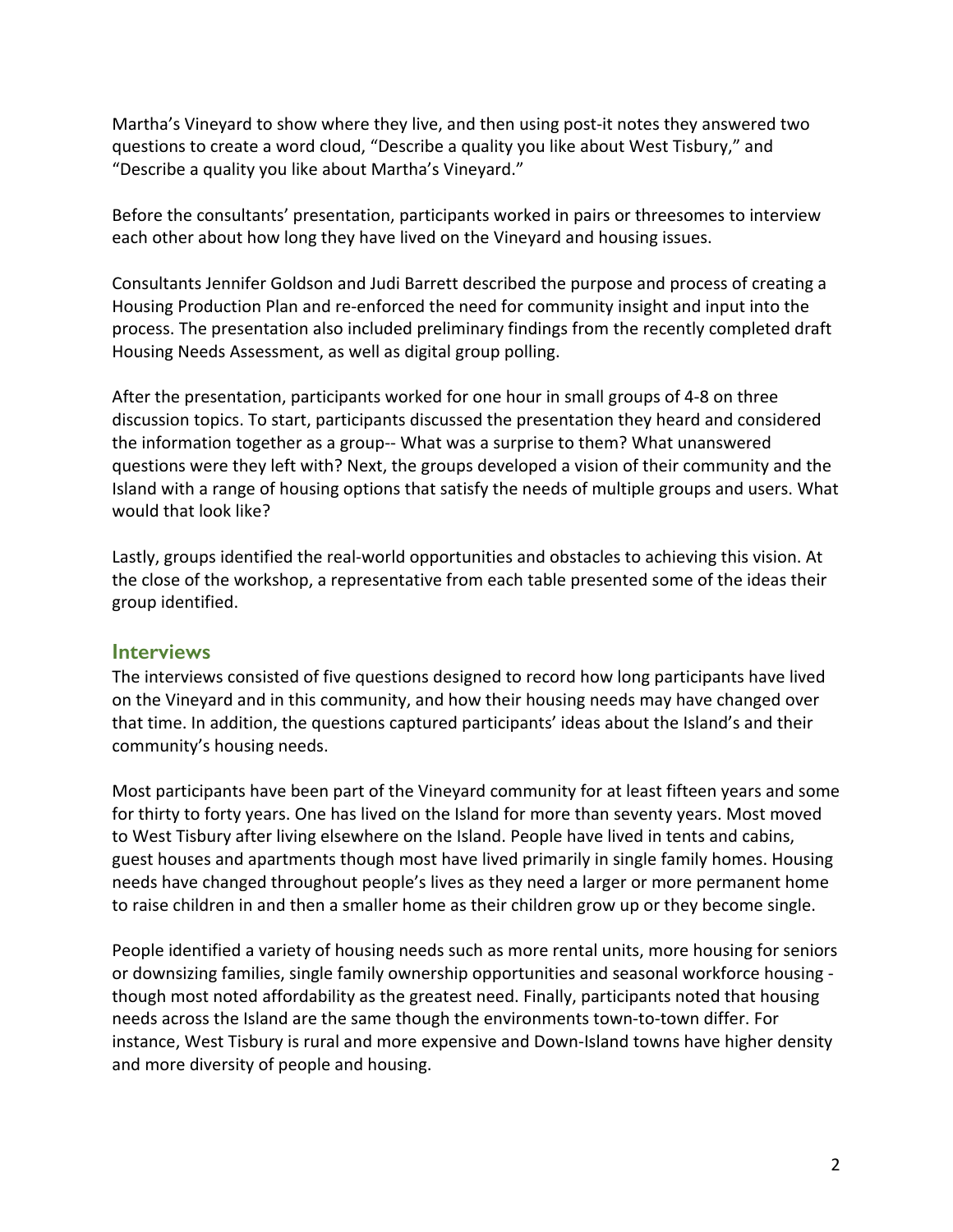## **Digital Group Polling**

Group polling enables workshop organizers to get a picture of who participants are and what brought them to the workshop. How long have they lived on the Vineyard? How long have they lived in their current homes? Are they homeowners or renters? Year-round or seasonal?

Lived on the Vineyard

- Sixty-seven percent of respondents have lived on the Vineyard for 20 years or more.
- Twelve percent have lived in the Island for 10-20 years
- Nineteen percent have lived on the Island from ten to fewer than five years.

Moved to Current Home

- Forty-six percent of respondents moved into their current homes between 1990 and 2009.
- Forty percent of participants moved into their current homes since 2010.
- Few participants moved into their current homes before 1979, just 10%.

### Own/Rent

- Sixty-seven percent of participants own their own homes and live in them year-round.
- Two percent of attendees live in their own homes part-time.
- Fourteen percent of respondents rent their homes year-round, and seven percent live in seasonal rentals.
- Ten percent chose "Other."

Primary Reason for Attending Workshop

- Fifty percent responded that they attended in order to advocate for affordable housing.
- The next largest group, 20 percent, were there to gather information.
- Ten percent attended to ensure the community's economic vitality and another ten percent to protect community integrity.
- Seven percent were there for "Other."

### **Small Group Discussions**

Participants worked in groups of four to eight on three discussion topics. To start, groups considered the information they heard in the presentation (Part A). What surprised them? What questions did they have after the presentation? The second discussion topic (Part B) asked participants to formulate a "perfect-world" vision of housing in their community and the Island as a whole. Finally, in Part C, groups considered what real world opportunities and obstacles exist to help or hinder their vision coming to fruition.

### **Part A – Debriefing**

Groups expressed surprise and concern about a variety of things they heard in the presentation. Specifically, people were alarmed by the high number of housing cost burdened residents in West Tisbury and the high cost of housing, from purchase to construction, as well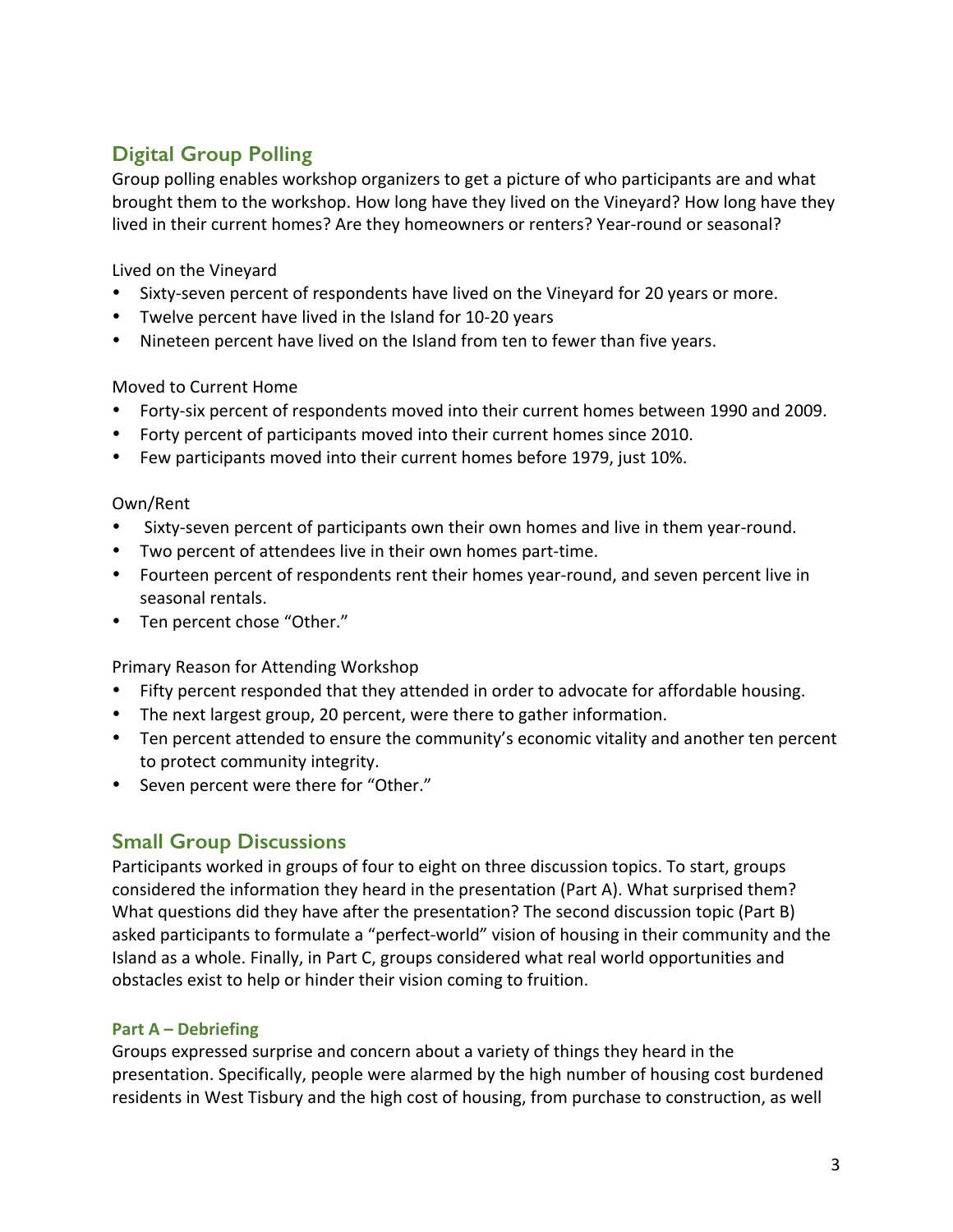as the shortage of year-round rentals. Projected demographic shifts which point to a growth in older adults and a loss of people under age 19 were surprising also. How will this affect the life of the town, from provision of services to economic health?

### **Part B - Visioning**

#### **West Tisbury**

Groups agreed that West Tisbury does a poor job of meeting the town's housing needs. Some factors that contribute to this assessment include three-acre residential zoning that favors single family housing and does not encourage housing development to serve people of different ages or differing needs. One group also noted that housing cost burden may drive residents to try to generate income by renting their homes seasonally which only worsens housing problems.

West Tisbury residents value the rural, agricultural nature of their town. Groups' housing visions protected the rural aspects of the town while increasing opportunities for housing development by proposing cluster housing and co-housing and many "dense pockets" of housing. Groups envision a greater diversity of housing in West Tisbury, from townhouses to apartments in re-purposed large homes. These would increase the rental housing stock and could serve the growing senior population who may need smaller homes or service enriched housing.

Groups also favored combining residential and commercial development in order to increase business opportunities and job opportunities. This vision also encompasses economic diversification, moving the local economy away from a seasonal tourism based economy. Currently the economy is dependent on tourism and as such, seasonal workers should have seasonal dormitory-style or hostel-style housing.

#### **Island-wide**

Although participants recognize that the whole Island has affordable housing challenges, the Down-Island towns have more density and apartment buildings than West Tisbury, which is more open and more expensive. Participants thought that the Island's housing stock poorly meets the needs of the population and that there is not enough diversity or housing stock and prices are too high. Participants envisioned that the down-island towns provide more small unit housing because the services are there and that there would be more island-wide planning solutions such as and island-wide tax to fund community services and affordable homes. There is more cost sharing for Island-wide affordable housing programs and more employee housing opportunities across the Island. Participant's envisioned that the Island would learn to "play better together" and "lose the border war."

### **Part C - Opportunities and Obstacles**

#### **West Tisbury**

In identifying opportunities and obstacles, groups recognized that there are some things that may be both. These include zoning which is currently an obstacle to residential development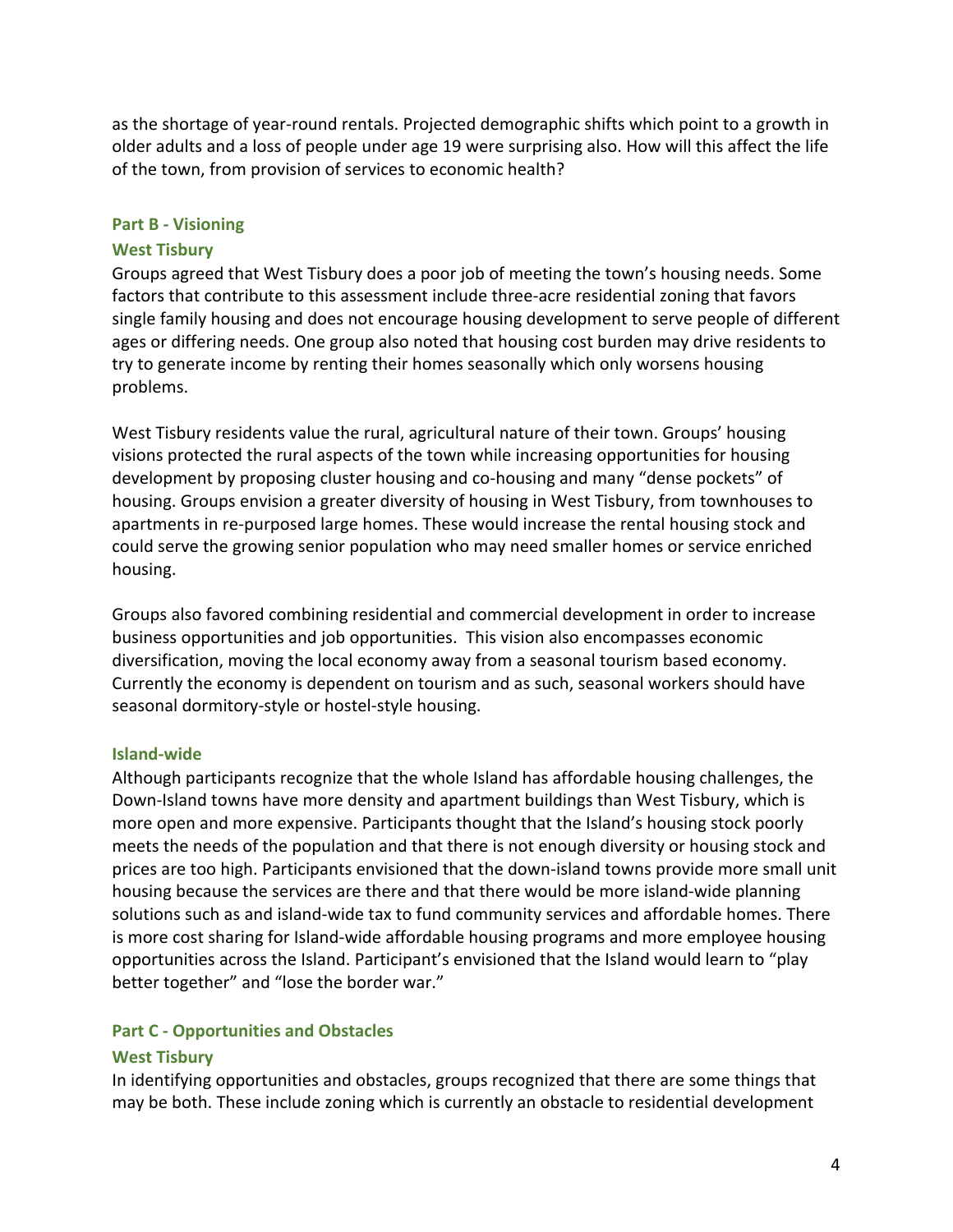that anything but a single family home on a three-acre lot. Zoning could be amended to favor more diverse housing types and increased density. Seasonal home owners are another opportunity and obstacle. They may be resistant to changes in the community or revenue strategies that target them but they also represent a potentially wealthy and well connected group who own homes that are vacant for some portion of the year. Their buy-in and participation is essential.

There is a shortage of funding for affordable housing development. Creative tax levies and incentives can alleviate this shortage. Some of these include real estate taxes that are based on income or are reduced for year-round residents or landlords that rent year-round; institution of a room tax on weekly rentals or a local sales tax with revenues directed to an affordable housing fund. CPA funds can be more strategically leveraged. These monies would go to a town fund to buy older properties or land before a developer can.

### **Island-wide**

The Land Bank model should be applied to generate funding for affordable housing development across the Island. Other opportunities that participants identified for the Island were a real estate tax for housing (like the Land Bank), loans for tiny houses, taxing seasonal rentals, implementing a room tax on weekly rentals, adopting a residential tax exemption, building on larger parcels in other towns, Island-wide planning, and more education. Participants also saw opportunities to provide more capacity to regional housing organizations.

Participants also identified many obstacles including refusal by towns to be regional, towncentric funding concerns, and six towns with different identities. In addition, participants saw the need for environmental protections, lack of a living wage, prohibitive zoning, and lack of awareness from seasonal residents about the housing issues as obstacles.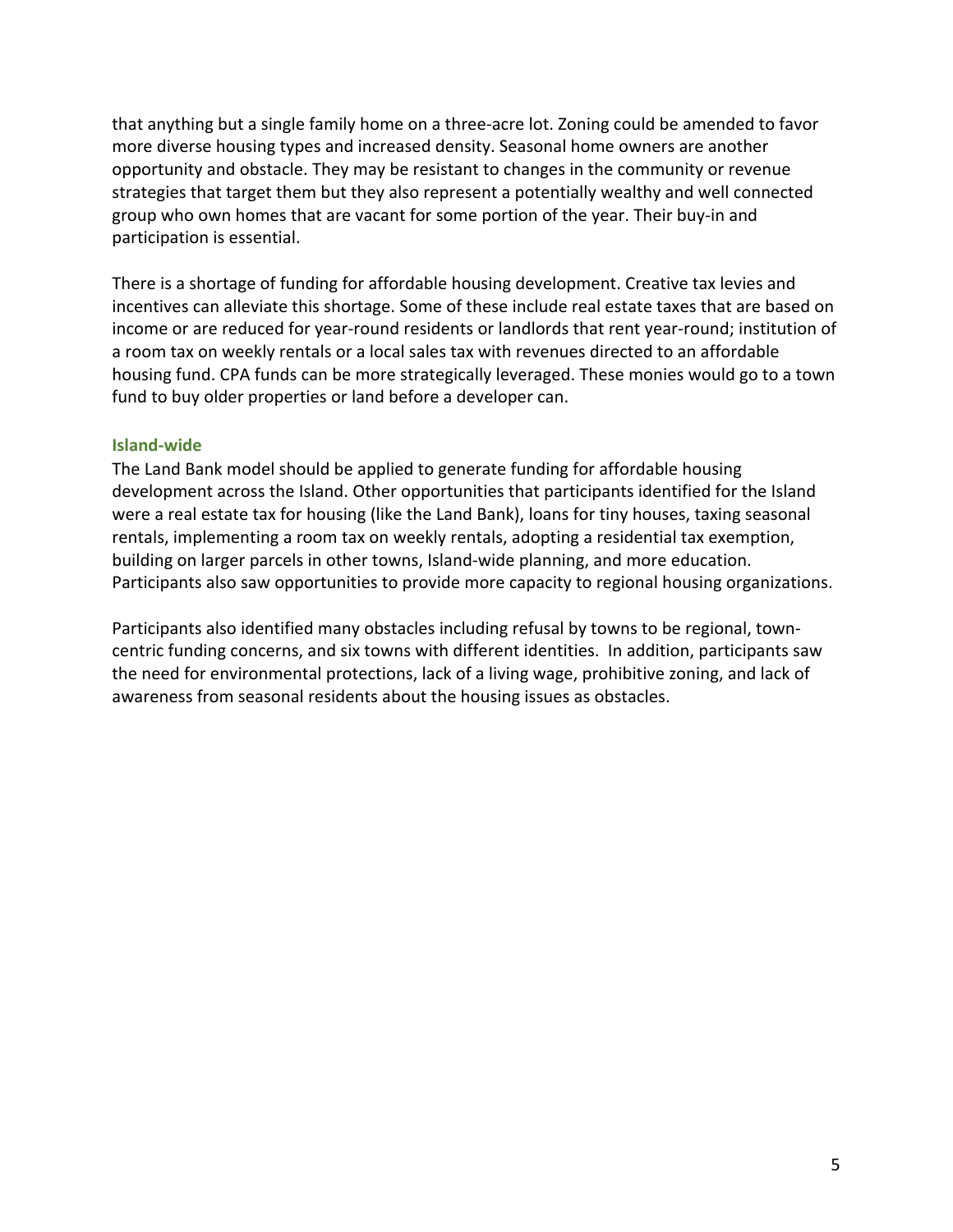# **APPENDIX I: WELCOMING EXERCISES**

## **MAP**

*Place a pin on the map of the Island where you live* 



Most participants of the West Tisbury workshop lived in West Tisbury, particularly scattered across the central areas. Two participants indicated they resided in Tisbury and one in Oak Bluffs.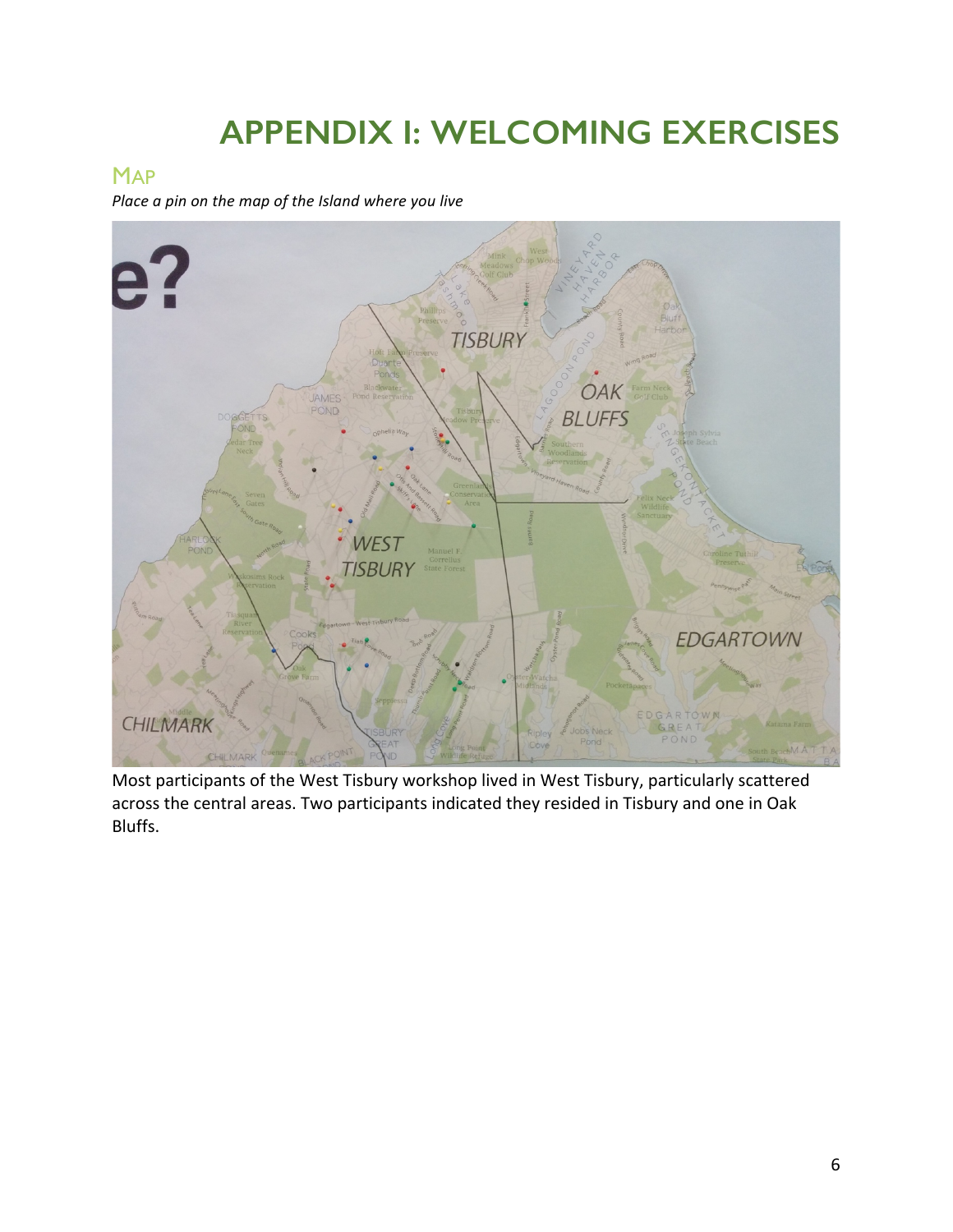## WORD CLOUDS

*Describe a quality you like about West Tisbury*

- It's in the middle
- The people—range of young and old, open to new ideas, beautiful
- Sense of community
- Farm country life, diverse lifestyle, good zoning by-law, control of density
- My true home
- Creative
- Some farms, more woods, crickets
- Mid-Island, central, farms
- Local farming
- Beauty
- State forest
- An agricultural community, human scaled
- Dog walks on beach at sunrise
- Younger families and rural character
- Great people, library, beach
- Friendly

### *Describe a quality you like about Martha's Vineyard*

- Rural beauty and cultural diversity
- Friends and family
- Resistant to "fast track" development, all caring, nature
- Intact community
- Diverse interesting population
- Character of community
- Walking trails, conservation land
- Small size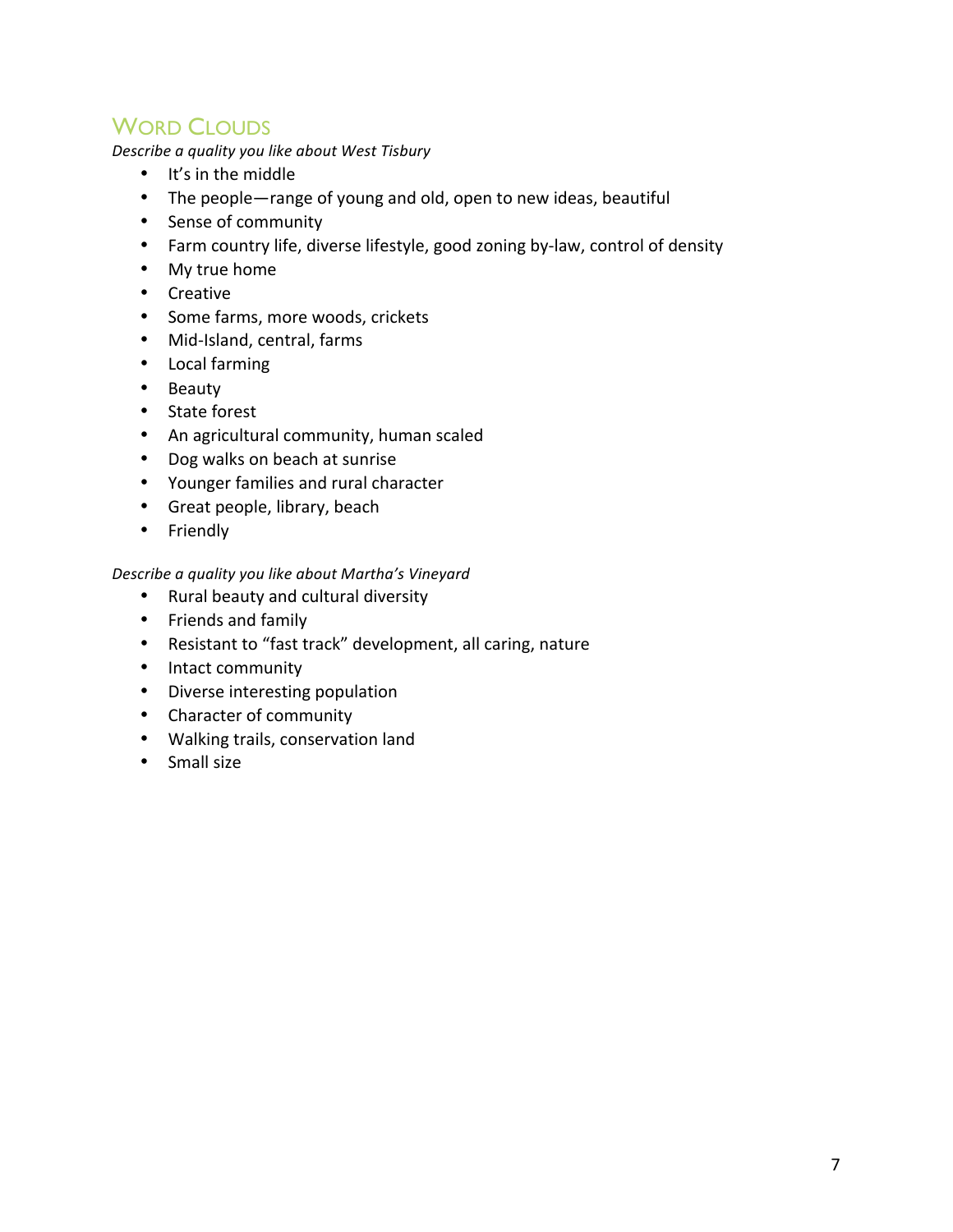# **APPENDIX II: INTERVIEWS**

1. Find a partner

2. Ask you partner the following questions and record their answers.

|                                                          | Respondent                        |  |
|----------------------------------------------------------|-----------------------------------|--|
| 1. How long have you lived on the Vineyard? This town?   | 35 years/10 years                 |  |
| 2. What types of housing have you lived in on the        | Single family, apartment, guest   |  |
| Vineyard?                                                | house                             |  |
| 3. Have your housing needs changed over time? If so,     | Moved 30x in 35 years, finding it |  |
| how?                                                     | more and more difficult to find   |  |
|                                                          | affordable housing                |  |
| 4. What do you believe are the primary housing issues on | Affordable rental housing,        |  |
| the Island and in your community that you hope the this  | adjust zoning to allow tiny       |  |
| planning effort will help to address?                    | houses                            |  |
| 5. What differences, if any, do you see between housing  | No difference. Down-island        |  |
| issues in your community and Island-wide?                | towns have more density and       |  |
|                                                          | apt buildings. None of this WT,   |  |
|                                                          | need allowances for greater       |  |
|                                                          | density, more senior housing      |  |
|                                                          | Respondent                        |  |
| 1. How long have you lived on the Vineyard? This town?   | 23 years                          |  |
| 2. What types of housing have you lived in on the        | Single family with parents        |  |
| Vineyard?                                                |                                   |  |
| 3. Have your housing needs changed over time? If so,     | Yes, need own home                |  |
| how?                                                     |                                   |  |
| 4. What do you believe are the primary housing issues on | Housing for young adult natives   |  |
| the Island and in your community that you hope the this  | who want to stay                  |  |
| planning effort will help to address?                    |                                   |  |
| 5. What differences, if any, do you see between housing  | WT more open than down island     |  |
| issues in your community and Island-wide?                | towns                             |  |
|                                                          | Respondent                        |  |
| 1. How long have you lived on the Vineyard? This town?   | 38 years summer                   |  |
| 2. What types of housing have you lived in on the        | Single family                     |  |
| Vineyard?                                                |                                   |  |
| 3. Have your housing needs changed over time? If so,     | They will, is a widow             |  |
| how?                                                     |                                   |  |
| 4. What do you believe are the primary housing issues on | Intelligent planning, needs of    |  |
| the Island and in your community that you hope the this  | aging                             |  |
| planning effort will help to address?                    |                                   |  |
| 5. What differences, if any, do you see between housing  | We are more agricultural and      |  |
| issues in your community and Island-wide?                | more expensive                    |  |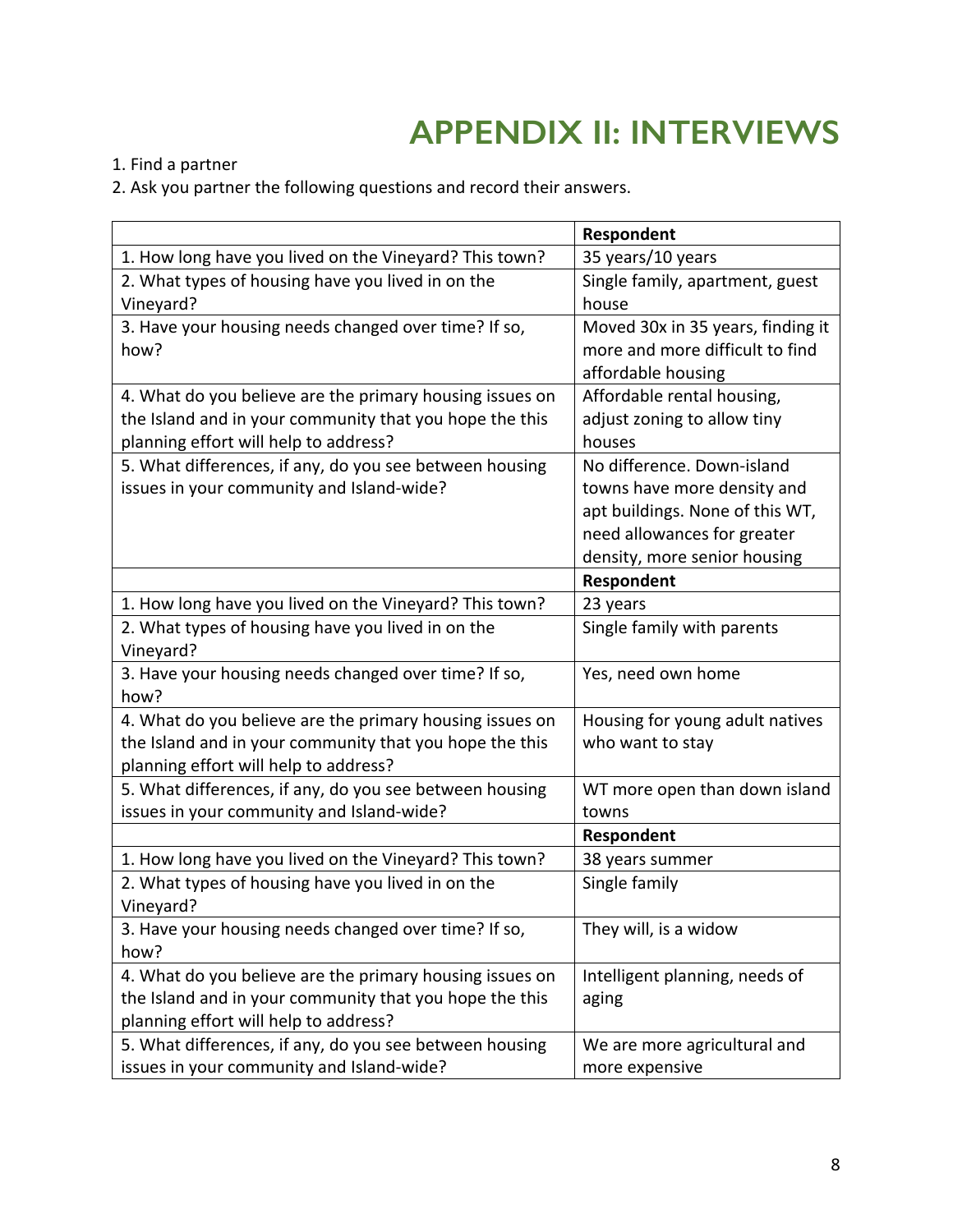|                                                          | Respondent                       |
|----------------------------------------------------------|----------------------------------|
| 1. How long have you lived on the Vineyard? This town?   | 25/10                            |
| 2. What types of housing have you lived in on the        | Single family, apt and accessory |
| Vineyard?                                                | units                            |
| 3. Have your housing needs changed over time? If so,     | Yes, needed more space           |
| how?                                                     |                                  |
| 4. What do you believe are the primary housing issues on | More housing for the elderly     |
| the Island and in your community that you hope the this  |                                  |
| planning effort will help to address?                    |                                  |
| 5. What differences, if any, do you see between housing  | No difference, the whole Island  |
| issues in your community and Island-wide?                | has AH challenges                |
|                                                          | Respondent                       |
| 1. How long have you lived on the Vineyard? This town?   | 48/40                            |
| 2. What types of housing have you lived in on the        | Single family                    |
| Vineyard?                                                |                                  |
| 3. Have your housing needs changed over time? If so,     | larger home for a larger family  |
| how?                                                     |                                  |
| 4. What do you believe are the primary housing issues on | Affordable single family housing |
| the Island and in your community that you hope the this  |                                  |
| planning effort will help to address?                    |                                  |
| 5. What differences, if any, do you see between housing  | Same-regional approach           |
| issues in your community and Island-wide?                |                                  |
|                                                          | Respondent                       |
| 1. How long have you lived on the Vineyard? This town?   | 35                               |
| 2. What types of housing have you lived in on the        | Single family                    |
| Vineyard?                                                |                                  |
| 3. Have your housing needs changed over time? If so,     | Definitely. Change in income-    |
| how?                                                     | owner/renter                     |
| 4. What do you believe are the primary housing issues on | Affordable housing, needs of     |
| the Island and in your community that you hope the this  | aging community                  |
| planning effort will help to address?                    |                                  |
| 5. What differences, if any, do you see between housing  | WT is more expensive             |
| issues in your community and Island-wide?                |                                  |
|                                                          | Respondent                       |
| 1. How long have you lived on the Vineyard? This town?   | 1943/1963                        |
| 2. What types of housing have you lived in on the        | Single family                    |
| Vineyard?                                                |                                  |
| 3. Have your housing needs changed over time? If so,     | Downsizing after kids left       |
| how?                                                     |                                  |
| 4. What do you believe are the primary housing issues on | To build more housing            |
| the Island and in your community that you hope the this  |                                  |
| planning effort will help to address?                    |                                  |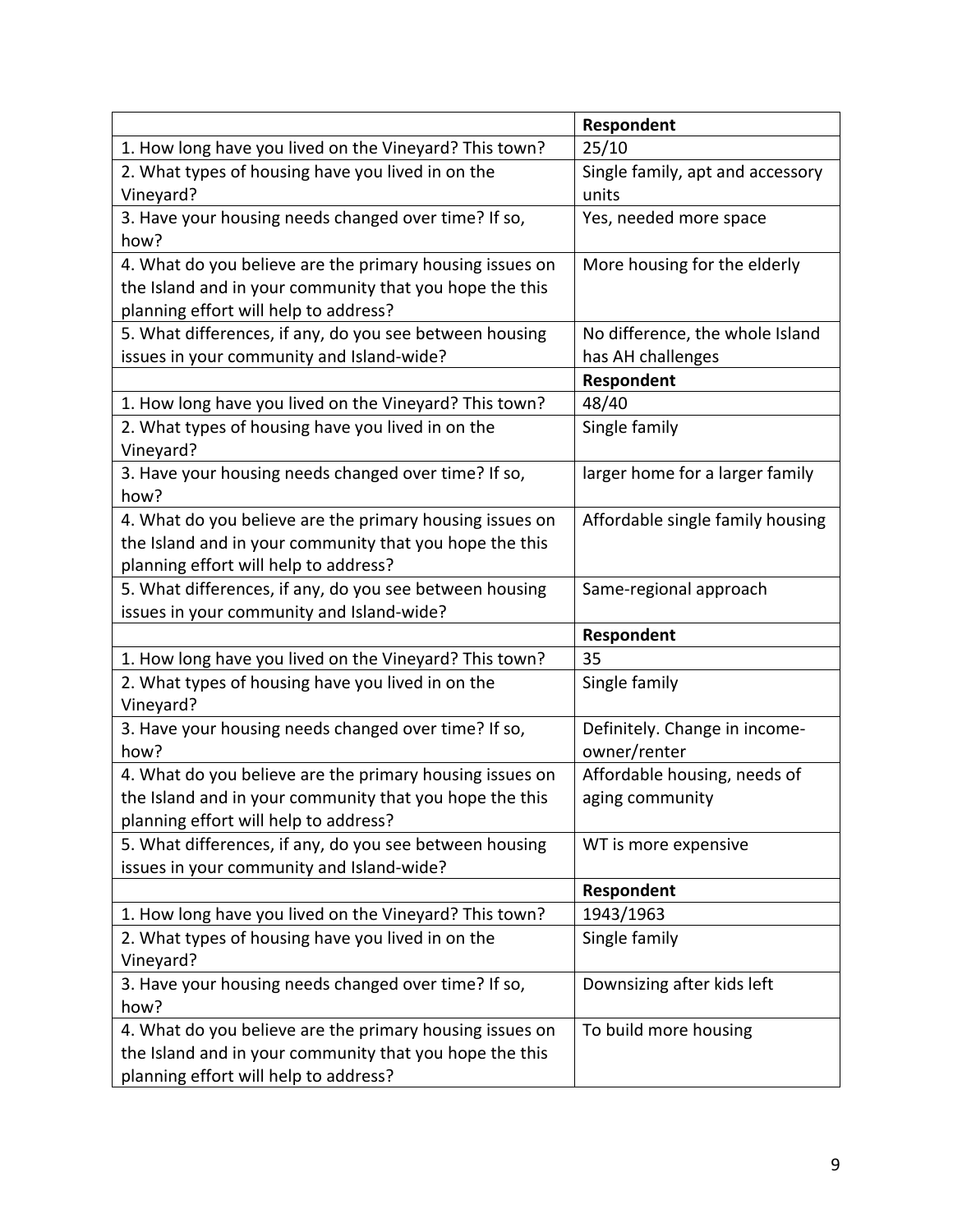| 5. What differences, if any, do you see between housing                                          | No difference                    |
|--------------------------------------------------------------------------------------------------|----------------------------------|
| issues in your community and Island-wide?                                                        |                                  |
|                                                                                                  | Respondent                       |
| 1. How long have you lived on the Vineyard? This town?                                           | 24/18                            |
| 2. What types of housing have you lived in on the                                                | Single family, guest house       |
| Vineyard?                                                                                        |                                  |
| 3. Have your housing needs changed over time? If so,                                             | No permanent housing, then       |
| how?                                                                                             | needed bigger space              |
| 4. What do you believe are the primary housing issues on                                         | Need for permanent affordable    |
| the Island and in your community that you hope the this                                          | housing who fall outside income  |
| planning effort will help to address?                                                            | restrictions, own and rent       |
| 5. What differences, if any, do you see between housing                                          | Less rentals                     |
| issues in your community and Island-wide?                                                        |                                  |
|                                                                                                  | Respondent                       |
| 1. How long have you lived on the Vineyard? This town?                                           | 30/25                            |
| 2. What types of housing have you lived in on the<br>Vineyard?                                   | Single family rental then own    |
| 3. Have your housing needs changed over time? If so,                                             | 25 years still building a home,  |
| how?                                                                                             | month to month budgeting.        |
|                                                                                                  | That's a better class of problem |
| 4. What do you believe are the primary housing issues on                                         | Lack of island wide planning,    |
| the Island and in your community that you hope the this<br>planning effort will help to address? | coordination and cost sharing    |
| 5. What differences, if any, do you see between housing                                          | <b>NA</b>                        |
| issues in your community and Island-wide?                                                        |                                  |
|                                                                                                  | Respondent                       |
| 1. How long have you lived on the Vineyard? This town?                                           | 12/5                             |
| 2. What types of housing have you lived in on the                                                | SF, apartment, guest house,      |
| Vineyard?                                                                                        | shed with house privileges       |
| 3. Have your housing needs changed over time? If so,                                             | Yes, gotten married, 2 kids,     |
| how?                                                                                             | bought land, built house         |
| 4. What do you believe are the primary housing issues on                                         | <b>NA</b>                        |
| the Island and in your community that you hope the this                                          |                                  |
| planning effort will help to address?                                                            |                                  |
| 5. What differences, if any, do you see between housing                                          | <b>NA</b>                        |
| issues in your community and Island-wide?                                                        |                                  |
|                                                                                                  | Respondent                       |
| 1. How long have you lived on the Vineyard? This town?                                           | 41/17                            |
| 2. What types of housing have you lived in on the                                                | 2 family 10 years; single family |
| Vineyard?                                                                                        | 15, 17 years                     |
| 3. Have your housing needs changed over time? If so,                                             | Haven't changed                  |
| how?                                                                                             |                                  |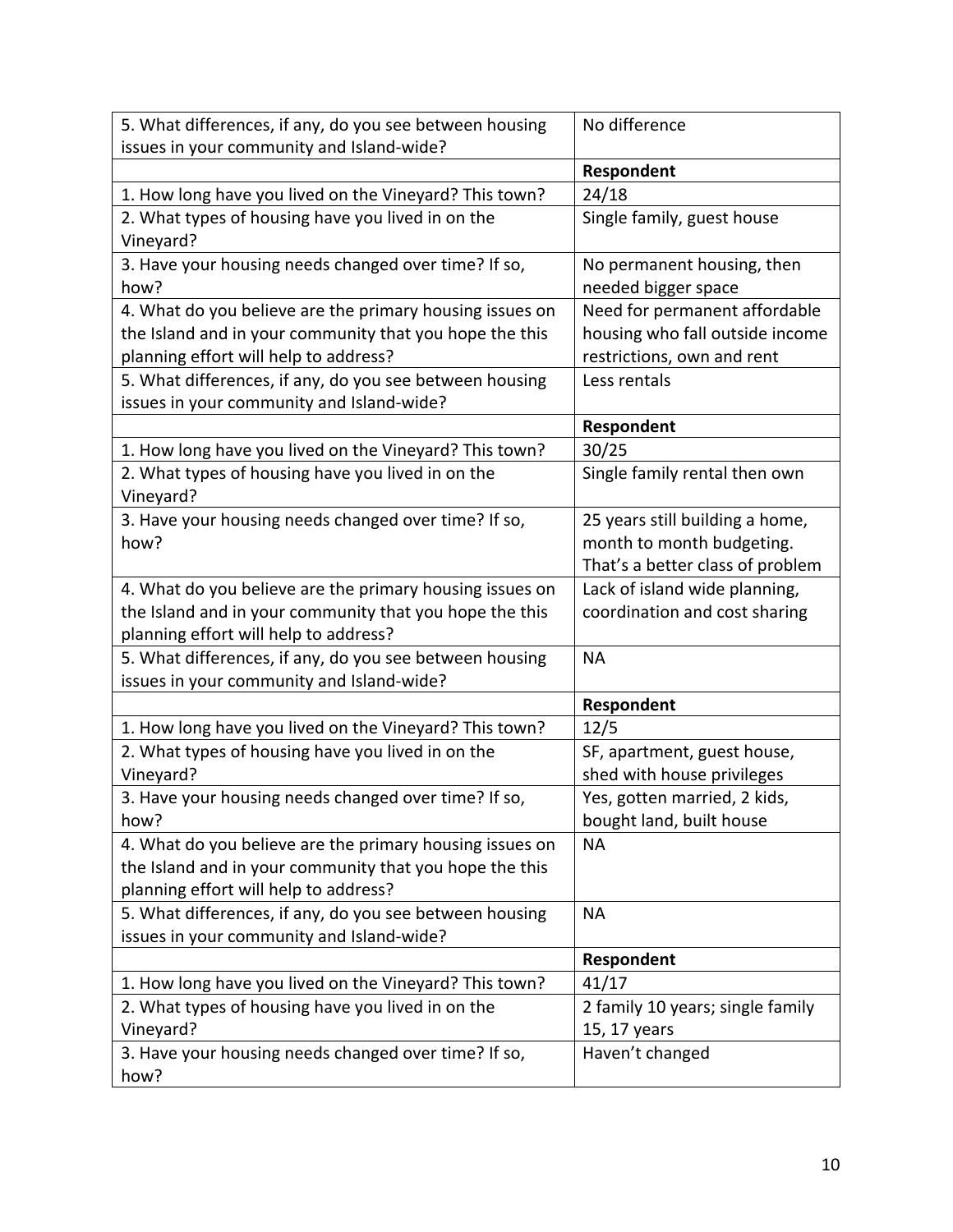| 4. What do you believe are the primary housing issues on | Up the numbers of available and    |
|----------------------------------------------------------|------------------------------------|
| the Island and in your community that you hope the this  | accessible                         |
| planning effort will help to address?                    |                                    |
| 5. What differences, if any, do you see between housing  | Entirely regional                  |
| issues in your community and Island-wide?                |                                    |
|                                                          | Respondent                         |
| 1. How long have you lived on the Vineyard? This town?   | 44                                 |
| 2. What types of housing have you lived in on the        | Single family                      |
| Vineyard?                                                |                                    |
| 3. Have your housing needs changed over time? If so,     | Yes, needs smaller                 |
| how?                                                     |                                    |
| 4. What do you believe are the primary housing issues on | <b>NA</b>                          |
| the Island and in your community that you hope the this  |                                    |
| planning effort will help to address?                    |                                    |
| 5. What differences, if any, do you see between housing  | the zoning stinks                  |
| issues in your community and Island-wide?                |                                    |
|                                                          | Respondent                         |
| 1. How long have you lived on the Vineyard? This town?   | 15/6                               |
| 2. What types of housing have you lived in on the        | Owned single family                |
| Vineyard?                                                |                                    |
| 3. Have your housing needs changed over time? If so,     | <b>NA</b>                          |
| how?                                                     |                                    |
| 4. What do you believe are the primary housing issues on | Significant increase in affordable |
| the Island and in your community that you hope the this  | housing                            |
| planning effort will help to address?                    |                                    |
| 5. What differences, if any, do you see between housing  | Same issues island wide. Land      |
| issues in your community and Island-wide?                | availability different by town     |
|                                                          | Respondent                         |
| 1. How long have you lived on the Vineyard? This town?   | 33/15                              |
| 2. What types of housing have you lived in on the        | Single family, tent, cabin         |
| Vineyard?                                                |                                    |
| 3. Have your housing needs changed over time? If so,     | Needed to settle down, have a      |
| how?                                                     | real home                          |
| 4. What do you believe are the primary housing issues on | Not enough rentals, employee       |
| the Island and in your community that you hope the this  | housing. expensive                 |
| planning effort will help to address?                    |                                    |
| 5. What differences, if any, do you see between housing  | the same                           |
| issues in your community and Island-wide?                |                                    |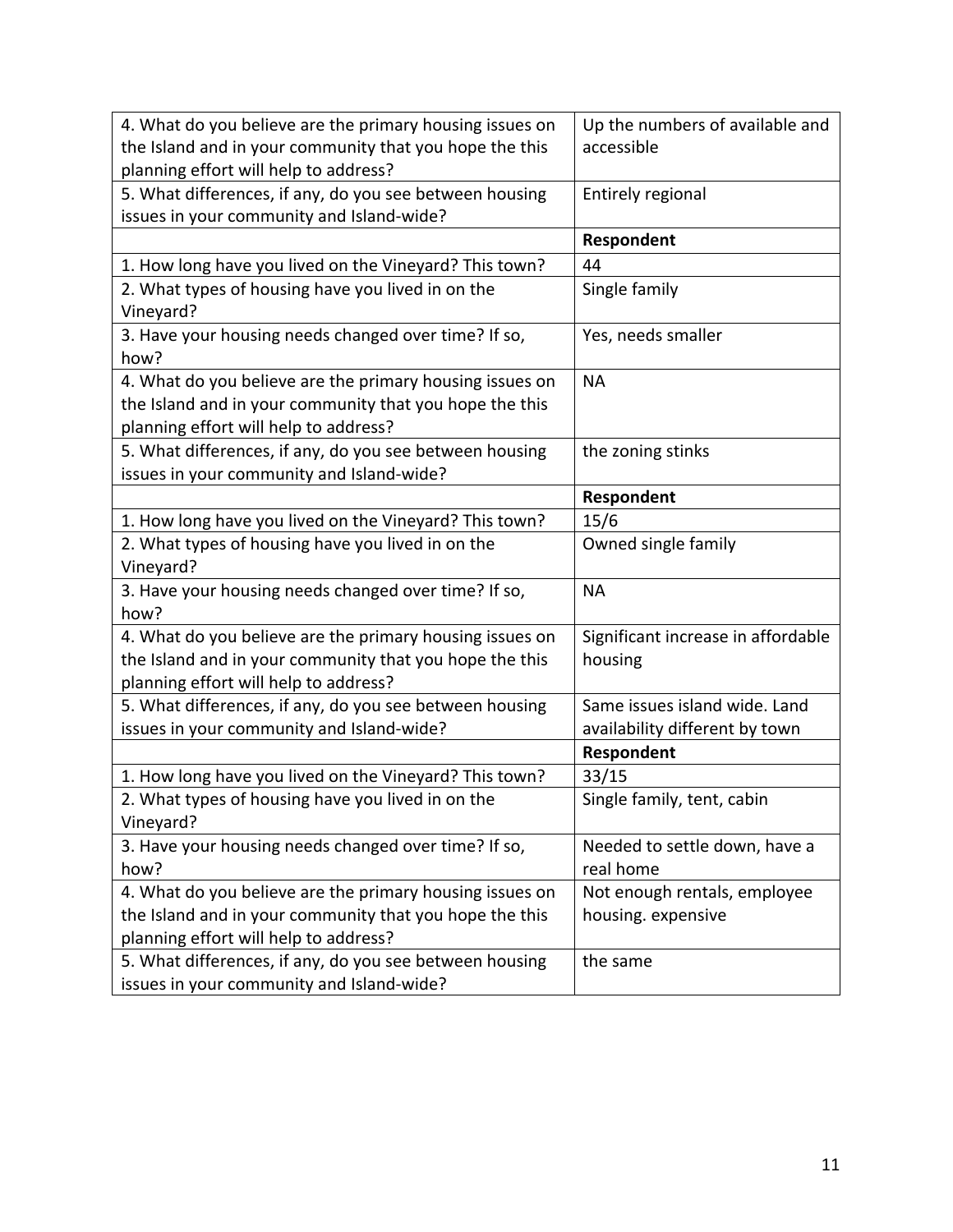# **APPENDIX III: SMALL GROUP DISCUSSIONS**

Working in groups of 4-8, participants discussed the following topics.

## PART A: INTRODUCTIONS AND DEBRIEFING (15 MINUTES)

| I. What is your name and how long have you lived in the Island? (15 minutes) |                                                                                                                                                                                                                                                                                                                            |  |
|------------------------------------------------------------------------------|----------------------------------------------------------------------------------------------------------------------------------------------------------------------------------------------------------------------------------------------------------------------------------------------------------------------------|--|
| <b>Table A:</b>                                                              | Karen, 30 years<br>$\bullet$<br>Farley, 12 years<br>٠<br>Mark, 6<br>٠<br>Jane, 35<br>٠<br>Dawn, 3.5<br>Tanya, 34<br>Susan, 22 YR + 10 part-time<br>$\bullet$                                                                                                                                                               |  |
| <b>Table B:</b>                                                              | Judy, 23<br>٠<br>Tad, 23<br>٠<br><b>Mike, 73</b><br>٠<br>Paddy, 44<br>٠<br>Susanna, 31<br>٠<br>David, 30<br>٠<br>Vanessa, 7<br>٠<br>Sandra, now only part-time<br>٠                                                                                                                                                        |  |
| <b>Table C:</b>                                                              | Philippe, 21<br>$\bullet$<br>Rick, 48<br>٠<br>Laura, 33<br>٠<br>Julieann, 39<br>٠<br>Heikki,, 46<br>$\bullet$                                                                                                                                                                                                              |  |
| <b>Table D:</b>                                                              | Toni, 3 days<br>$\bullet$<br>Hyung, 13 years<br>٠<br>Dana, 25<br>٠<br>Ann, 30<br>٠                                                                                                                                                                                                                                         |  |
| <b>Table E:</b>                                                              | JB, part-time since 1979<br>$\bullet$<br>Pam, 35 years total FT though left and come back throughout<br>$\bullet$<br>Ernie, 25 years total FT though left and come back throughout<br>٠<br>Caroline, 23 years total FT though left and come back throughout<br>$\bullet$<br>Daniel, 2<br>$\bullet$<br>Sam, 3<br>Henry, 5.5 |  |
| Table F:                                                                     | Vickie, 61<br>Doug, 15<br> C, 42<br>John, 41<br>Larry, 39<br>Angela, 2                                                                                                                                                                                                                                                     |  |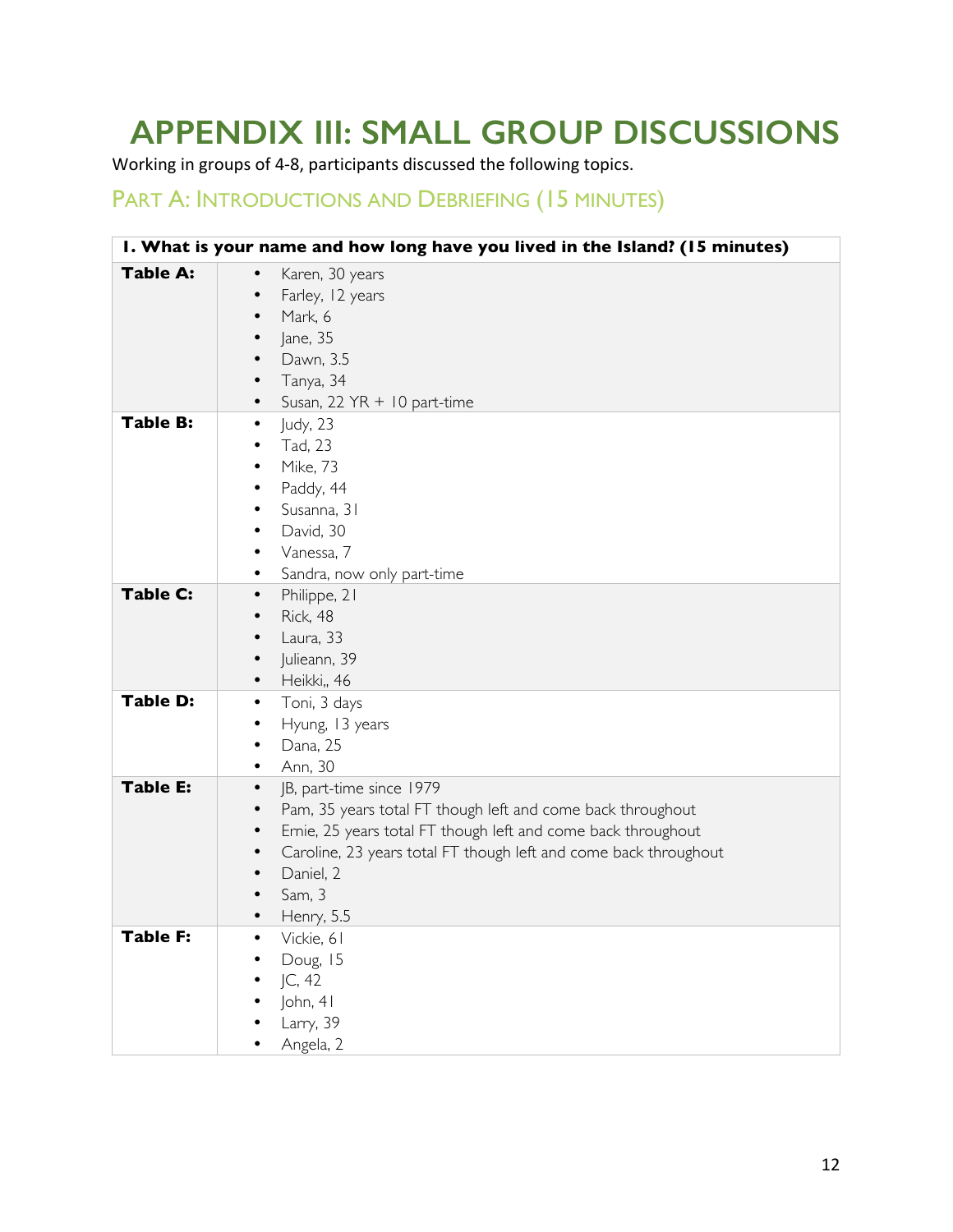|                 | 2. What was the most important thing you heard about your community's and                                                           |
|-----------------|-------------------------------------------------------------------------------------------------------------------------------------|
|                 | the Island's housing needs in the presentation tonight?                                                                             |
| Table A:        | The lack of attention paid to those who are above the median so there is no<br>housing available                                    |
|                 | the need for rentals in W Tisbury                                                                                                   |
|                 | Too many people have to spend too much on housing<br>$\bullet$                                                                      |
| <b>Table B:</b> | 63% of housing in WT is for seasonal/rec use; 83% live in a house valued at over<br>٠<br>\$500k                                     |
|                 | $\sim$ 40% population qualifies as low/mod income                                                                                   |
|                 | how few renters there are<br>$\bullet$                                                                                              |
|                 | Community is attracting too many peopleexclusionary zoning<br>٠                                                                     |
|                 | Cost burden situation is not surprising-too many people make too little in too<br>$\bullet$<br>short a season                       |
| <b>Table C:</b> | No rental apartments in WT<br>$\bullet$                                                                                             |
|                 | 40B can override local zoning<br>$\bullet$                                                                                          |
|                 | SHI definition of restricted unit is very restrictive<br>$\bullet$                                                                  |
|                 | High percent that are low/mod income and severely cost burdened<br>$\bullet$                                                        |
|                 | Decreasing % of younger families, ages 35-34<br>$\bullet$                                                                           |
| <b>Table D:</b> | 63% seasonal housing<br>٠                                                                                                           |
|                 | 40B does not count the seasonal homes<br>٠                                                                                          |
|                 | \$700k cost of construction                                                                                                         |
|                 | % of people in our community who are considered low to extremely low income<br>٠                                                    |
| <b>Table E:</b> | How many people really can't afford the housing they have<br>$\bullet$                                                              |
|                 | The declining youth population will be devastating long term<br>$\bullet$                                                           |
|                 | This also means that elderly residents (and others) won't have services they need<br>$\bullet$                                      |
|                 | 62% of housing is seasonal-the ration of YR to seasonal may be causing problems<br>$\bullet$                                        |
| <b>Table F:</b> | Most important that we're going to actually do something about it, that we're<br>$\bullet$<br>working to develop an actionable plan |
|                 | The information is hard to quantify and we are trying to make the most sense of<br>it                                               |

| 3. What surprised you most about what you heard in the presentation? |                                                                                                |
|----------------------------------------------------------------------|------------------------------------------------------------------------------------------------|
| <b>Table A:</b>                                                      | The cost of construction<br>No surprise, the local data was not being used in the presentation |
|                                                                      | How strict the guidelines are to qualify, seems pre-determined                                 |
| Table B:                                                             | Same as Q2                                                                                     |
| <b>Table C:</b>                                                      | Median income seems high<br>$\bullet$                                                          |
|                                                                      | Lack of rental units                                                                           |
|                                                                      | High percent year-round are owner occupied                                                     |
|                                                                      | High percent of seasonal homes                                                                 |
|                                                                      | Lower percent of older HHs than other towns<br>$\bullet$                                       |
| <b>Table D:</b>                                                      | 63% seasonal housing-not occupied                                                              |
|                                                                      | the fact that the younger people have to leave                                                 |
|                                                                      | High construction cost                                                                         |
| <b>Table E:</b>                                                      | 62% of housing is seasonal                                                                     |
|                                                                      | The median cost to construct a new house-just construction<br>$\bullet$                        |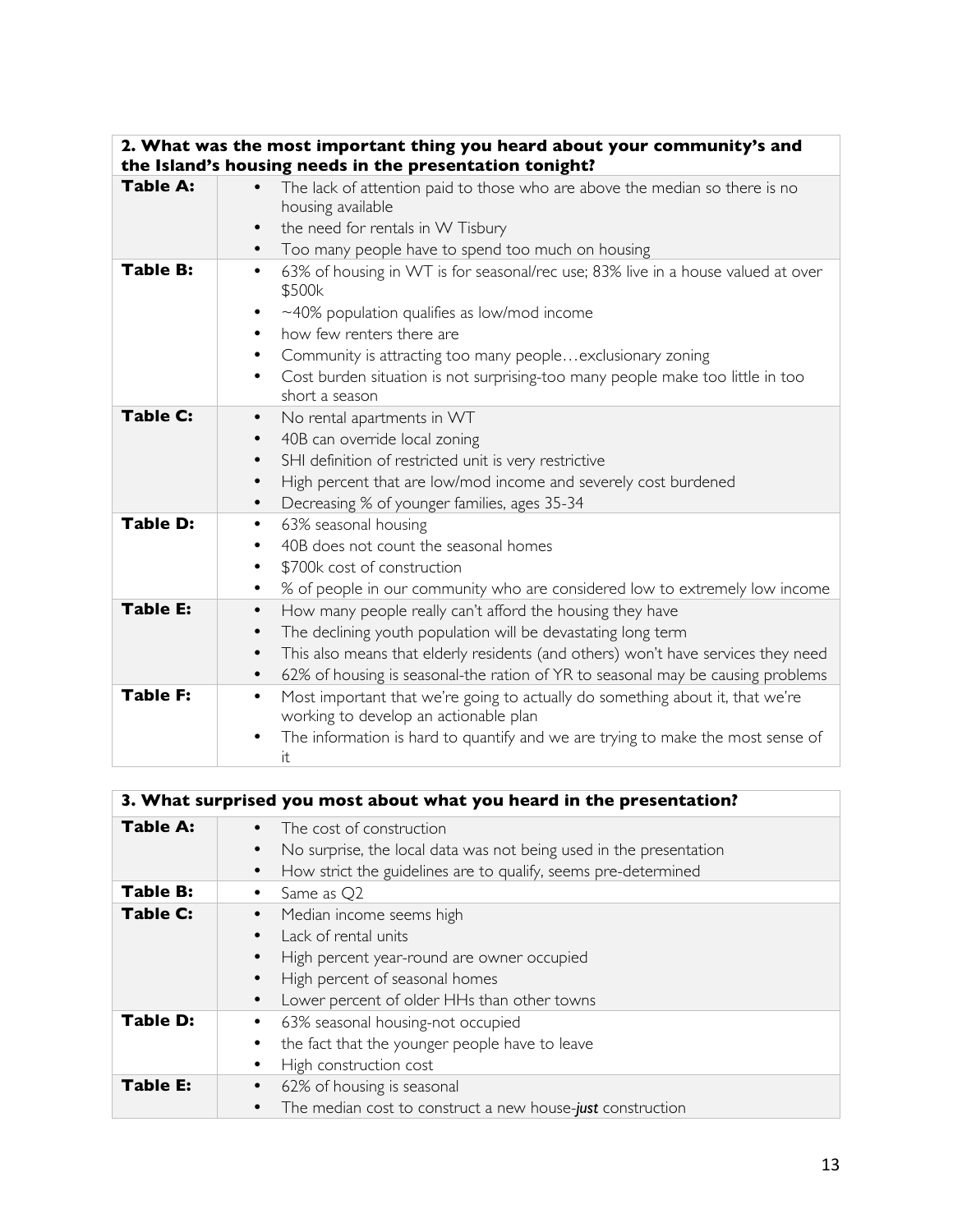|          | • How many people are severely cost burdened                                                                           |
|----------|------------------------------------------------------------------------------------------------------------------------|
| Table F: | • That the aging population wasn't as high                                                                             |
|          | Questions were statistically obvious but they point in a different direction, general<br>$\bullet$<br>approach is good |
|          | • 99.9% of renters are cost burdened                                                                                   |
|          | • That only 23 units count towards the state goal                                                                      |

|                 | 4. What unanswered questions do you have now?                                                                                                                                                                                                                                                                                                                                   |
|-----------------|---------------------------------------------------------------------------------------------------------------------------------------------------------------------------------------------------------------------------------------------------------------------------------------------------------------------------------------------------------------------------------|
| Table A:        | Price of building and price of rent<br>Are you counting accessory apts?<br>How can we get the state to raise the median income level                                                                                                                                                                                                                                            |
| <b>Table B:</b> | Age break down for data<br>How many people are on fixed income?<br>Multiple housing/accessory units-how many are there? What are current rules and<br>$\bullet$<br>how have they changed over time? What other options could there be?<br>Is there any provision in WT currently for senior housing?<br>$\bullet$<br>What is the amount of available unbuilt land?<br>$\bullet$ |
| <b>Table C:</b> | What is the SHI gap for WT?<br>$\bullet$<br>Does the DCRHA rental assistance count toward SHI<br>What are other programs/units that aren't/weren't counted in SHI that provide<br>assistance and/or affordable housing?                                                                                                                                                         |
| <b>Table D:</b> | More data on seasonal housing-9 month-issues<br>Address aging population options for shifting from homeownership upkeep to<br>٠<br>smaller easier to maintain dwellings<br>How does economics-employment and good paying jobs, dovetail with housing<br>solutions?                                                                                                              |
| <b>Table E:</b> | What is the impact of weekly rentals?<br>$\bullet$<br>Why and how is rental housing an entry point into stable, affordable housing?<br>$\bullet$                                                                                                                                                                                                                                |
| <b>Table F:</b> | How are we going to accelerate in a major way?<br>$\bullet$<br>How many shufflers are there and how does it affect the needs/demands?<br>٠                                                                                                                                                                                                                                      |

# PART B: DEFINING ISSUES AND VISIONING (25 MINUTES)

*Martha's Vineyard communities need a variety of year-round housing options to provide genuine housing* choice to residents and to strengthen both the individual communities and the Island as a whole.

| 1. How well does your community's current housing stock meet the needs of the<br>population? Poor? Fair? Well? Why. |                                                                                                                                                                                                                                                                                                                      |
|---------------------------------------------------------------------------------------------------------------------|----------------------------------------------------------------------------------------------------------------------------------------------------------------------------------------------------------------------------------------------------------------------------------------------------------------------|
| <b>Table A:</b>                                                                                                     | • Poor. No available rentals                                                                                                                                                                                                                                                                                         |
| <b>Table B:</b>                                                                                                     | Poor.<br>• 3-acre zoning<br>Single family dwelling disadvantages affordable senior housing<br>Missed opportunities to provide more units<br>$\bullet$<br>Misuse of units-used for summer rentals<br>$\bullet$<br>Recreational stock/seasonal homes is too high; disadvantages year-round<br>$\bullet$<br>populations |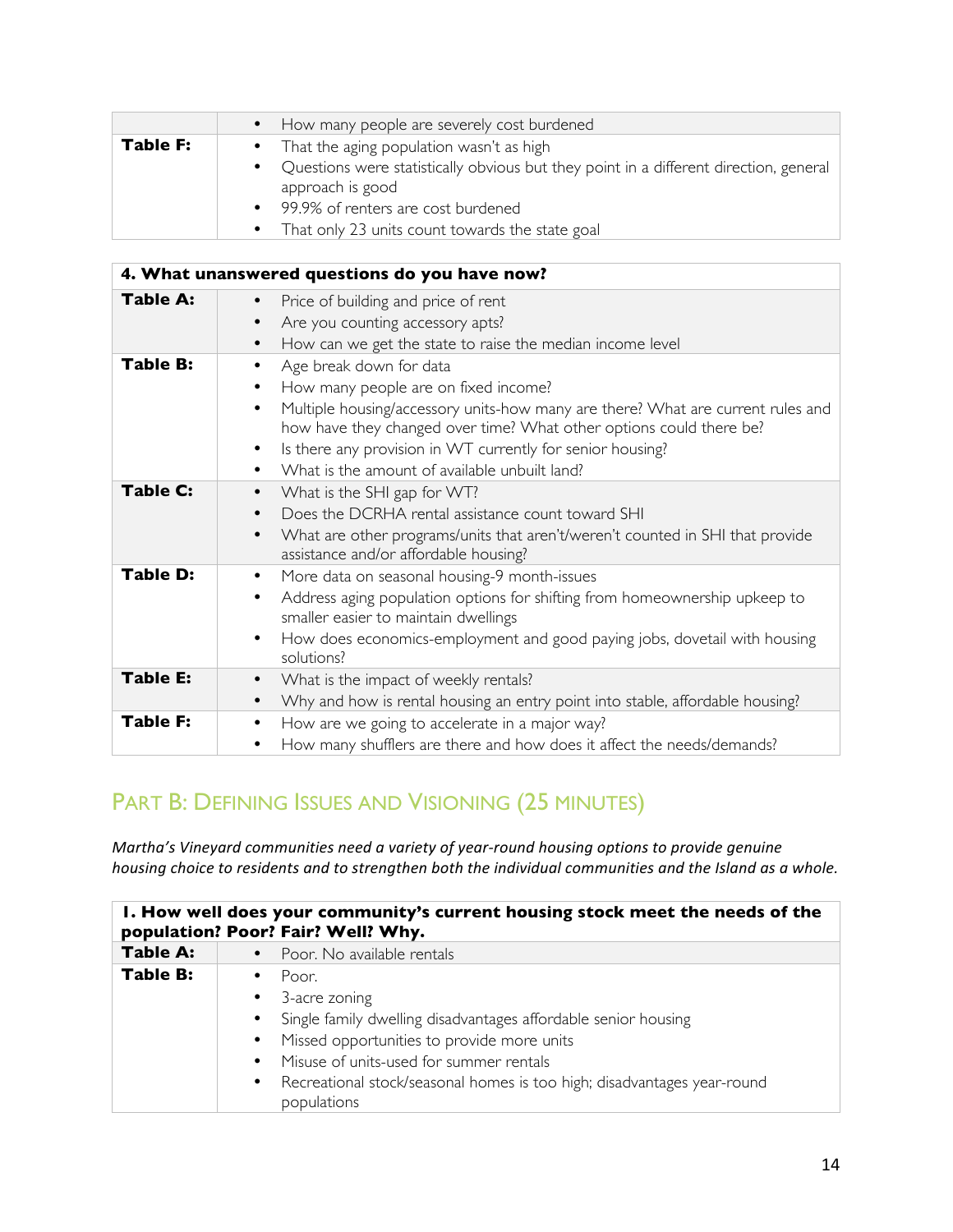|                 | Doesn't encourage diversity of ages<br><b>NIMBYism</b><br>$\bullet$<br>Too much conservation land, has increased prices and decreased developable<br>land                                                                  |
|-----------------|----------------------------------------------------------------------------------------------------------------------------------------------------------------------------------------------------------------------------|
| Table C:        | Poor. Small percent of SHI, not sure how to measure                                                                                                                                                                        |
| <b>Table D:</b> | Poor.<br>Recent on-line searches show high need and low stock<br>Town seems to lack enforcement of town regulations that may help ensure<br>$\bullet$<br>quality of stock available                                        |
| <b>Table E:</b> | Poor. Too many people are severely cost burdened<br>$\bullet$<br>The cost of living is much higher<br>$\bullet$<br>There is not enough affordable housing, too many community members have<br>$\bullet$<br>been forced out |
| <b>Table F:</b> | Poor. Double edged sword: 99.9% are severely cost burdened, this is too high an<br>$\bullet$<br>incentive to rent seasonally                                                                                               |

#### **2. Using perfect-world thinking, imagine that your community had a variety of housing options for a range of incomes, ages, lifestyles, family sizes and needs. What would that be like? What would that look like?**

| <b>Table A:</b> | Accessory tiny houses and tiny house development<br>Small multi-family rentals<br>Envisioning converting large houses into multi-family units<br>٠<br>Homeowners should be subsidized for creating and renting an affordable unit<br>$\bullet$<br>Mixed cluster housing 4-8 units located near village and business district<br>$\bullet$<br>Ability to own a home<br>٠                                                                                                                                                                                                                                                                                                                                                                                                                                                                                                                                                                                                                                                                                                   |
|-----------------|---------------------------------------------------------------------------------------------------------------------------------------------------------------------------------------------------------------------------------------------------------------------------------------------------------------------------------------------------------------------------------------------------------------------------------------------------------------------------------------------------------------------------------------------------------------------------------------------------------------------------------------------------------------------------------------------------------------------------------------------------------------------------------------------------------------------------------------------------------------------------------------------------------------------------------------------------------------------------------------------------------------------------------------------------------------------------|
| <b>Table B:</b> | More diversity. More younger and older people<br>٠<br>Different types of housing, not just single family dwellings<br>$\bullet$<br>More density/accessory units, co-housing/tiny house situations<br>$\bullet$<br>More multi-family housing<br>$\bullet$<br>Diversity of type through zoning and incentives<br>٠<br>Many more rental units<br>$\bullet$<br>Adopt by-laws to encourage diversity and flexibility<br>Subsidies for seniors to redevelop their large houses into multi-family housing or<br>$\bullet$<br>apartments<br>Mixed use-commercial with housing<br>$\bullet$<br>More information available about what currently exist to implement change<br>٠<br>Town benefits from home rentals so that town can use funds to create affordable<br>$\bullet$<br>housing/town services-town needs to be sustained by income from renting out<br>chicken coops<br>Ability to but single family house-younger generation is priced out; ideally new<br>generation can afford single family house<br>Fund to buy up properties before they are flipped/developed<br>٠ |
| <b>Table C:</b> | Housing similar to Island Elderly housing/multifamily rental housing<br>$\bullet$<br>Dormitory housing for seasonal workers and camp grounds modeled after WT<br>$\bullet$<br>youth hostel                                                                                                                                                                                                                                                                                                                                                                                                                                                                                                                                                                                                                                                                                                                                                                                                                                                                                |
|                 | Converting existing housing to multifamily and making affordable<br>$\bullet$<br>Creating greater variety of housing types and ages<br>$\bullet$                                                                                                                                                                                                                                                                                                                                                                                                                                                                                                                                                                                                                                                                                                                                                                                                                                                                                                                          |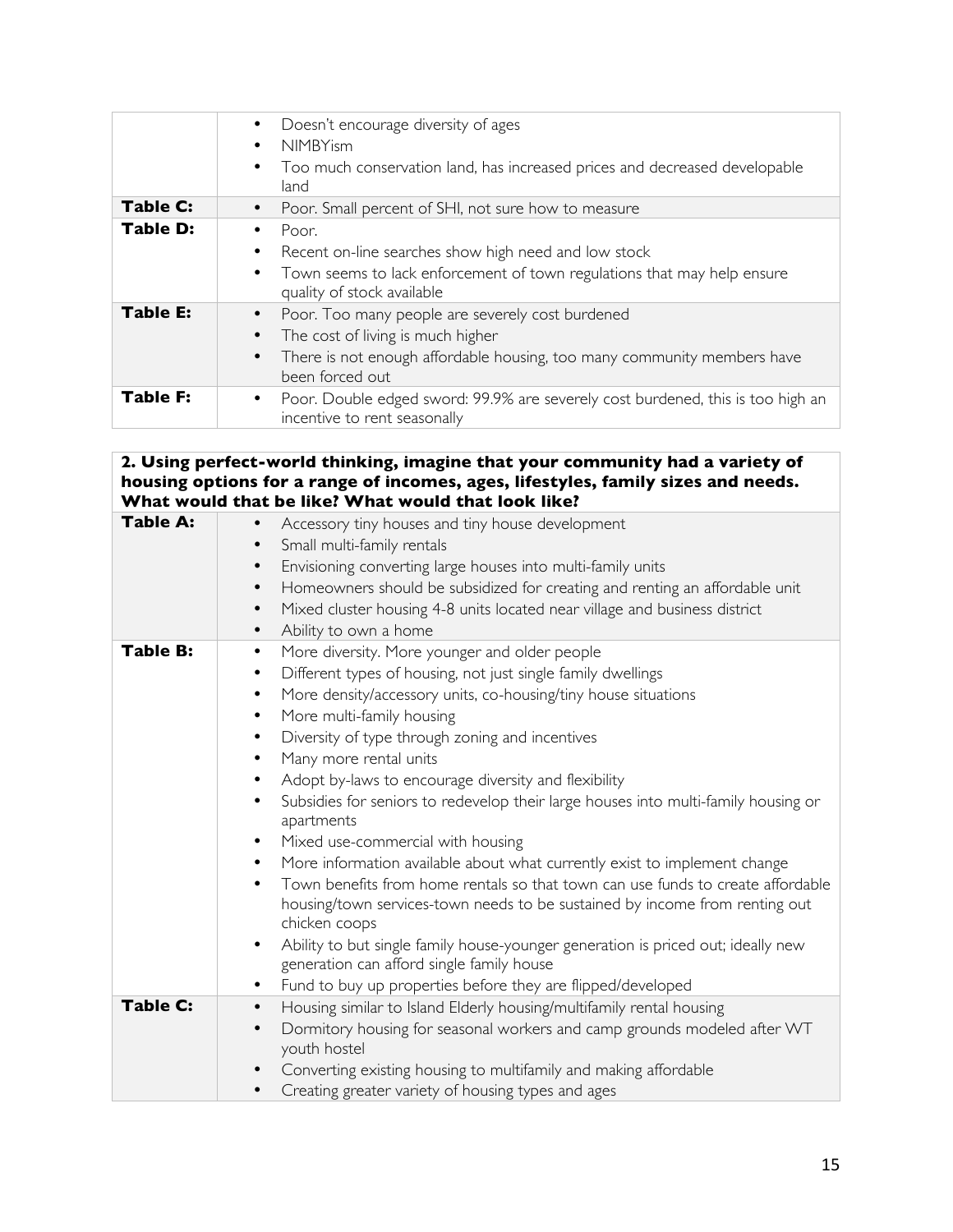|                 | Creating infrastructure in North Tisbury center to create higher density mixed<br>use development<br>Housing for young families<br>$\bullet$                                                                                                                                                                                                                                                                                                                                                                                                                                                                                                                                                                                                                                                                                                                                                                                                        |
|-----------------|-----------------------------------------------------------------------------------------------------------------------------------------------------------------------------------------------------------------------------------------------------------------------------------------------------------------------------------------------------------------------------------------------------------------------------------------------------------------------------------------------------------------------------------------------------------------------------------------------------------------------------------------------------------------------------------------------------------------------------------------------------------------------------------------------------------------------------------------------------------------------------------------------------------------------------------------------------|
| <b>Table D:</b> | Have a regulated, rent controlled system for multi-unit housing<br>$\bullet$<br>Co-housing and community housing options<br>$\bullet$<br>Town houses<br>$\bullet$<br>Re-zone to make possible a vision of high density housing low sprawl<br>$\bullet$<br>Important in WT is low density housing and open space<br>$\bullet$<br>Affordable housing that has a reputable housing ownership-possibly subsidized,<br>$\bullet$<br>cluster housing, multigenerational housing                                                                                                                                                                                                                                                                                                                                                                                                                                                                           |
| <b>Table E:</b> | More co-housing and cooperative style housing, blending privacy with community,<br>$\bullet$<br>could include tiny houses, built sustainably, energy efficient and responsible<br>We would have more appropriate economic development to support year-<br>$\bullet$<br>round stable employment<br>People can connect with technology to job opps off Island<br>$\bullet$<br>We would focus on new and different and more stable economic opportunities<br>that don't encourage more visitors and more tourism. Maybe there are options<br>Zoning for cluster housing that provides affordable community housing while<br>$\bullet$<br>preserving open space<br>We want enough housing for all of our townspeople<br>$\bullet$                                                                                                                                                                                                                       |
| <b>Table F:</b> | Dozen Elikiam's Way scattered around WT, 50% owned and 50% affordable<br>$\bullet$<br>rentals<br>Apartment buildings (e.g. Brookline) single room occupancy to apartment style<br>٠<br>"It's a Wonderful Life" community resources provide opportunities for everyone<br>$\bullet$<br>at various stages of their life-that everyone is as utopian as I am!<br>Big variety of housing scattered throughout WT, with lots of farms!<br>$\bullet$<br>Emphasis on new construction makes ??? difficult-single family, multi units, diverse<br>selection<br>Creating housing for people at the right time in their lives-mixed use housing,<br>$\bullet$<br>opportunities to incentivize newcomers<br>Acceptance by citizenry of many dense pockets<br>$\bullet$<br>Summer workforce housing-apartments/ tiny house<br>٠<br>Winter college/summer housing share and employment-continued education,<br>$\bullet$<br>hostel, large house into multifamily |

## **3. How well does the Island's current housing stock meet the needs of the population? Poor? Fair? Well? Why?**

| <b>Table A:</b> | • Poor. Not enough diversity. Very little stock                                                                           |
|-----------------|---------------------------------------------------------------------------------------------------------------------------|
| Table B:        | • Poor. See previous                                                                                                      |
| Table C:        | • Poor. Lack of housing                                                                                                   |
| Table D:        | • Poor. High pricing. Housing on the Island is a huge income producer-conflict b/t<br>earning income and being affordable |
| Table E:        | • Poor. See Q1                                                                                                            |
| <b>Table F:</b> | Poor. See Q1                                                                                                              |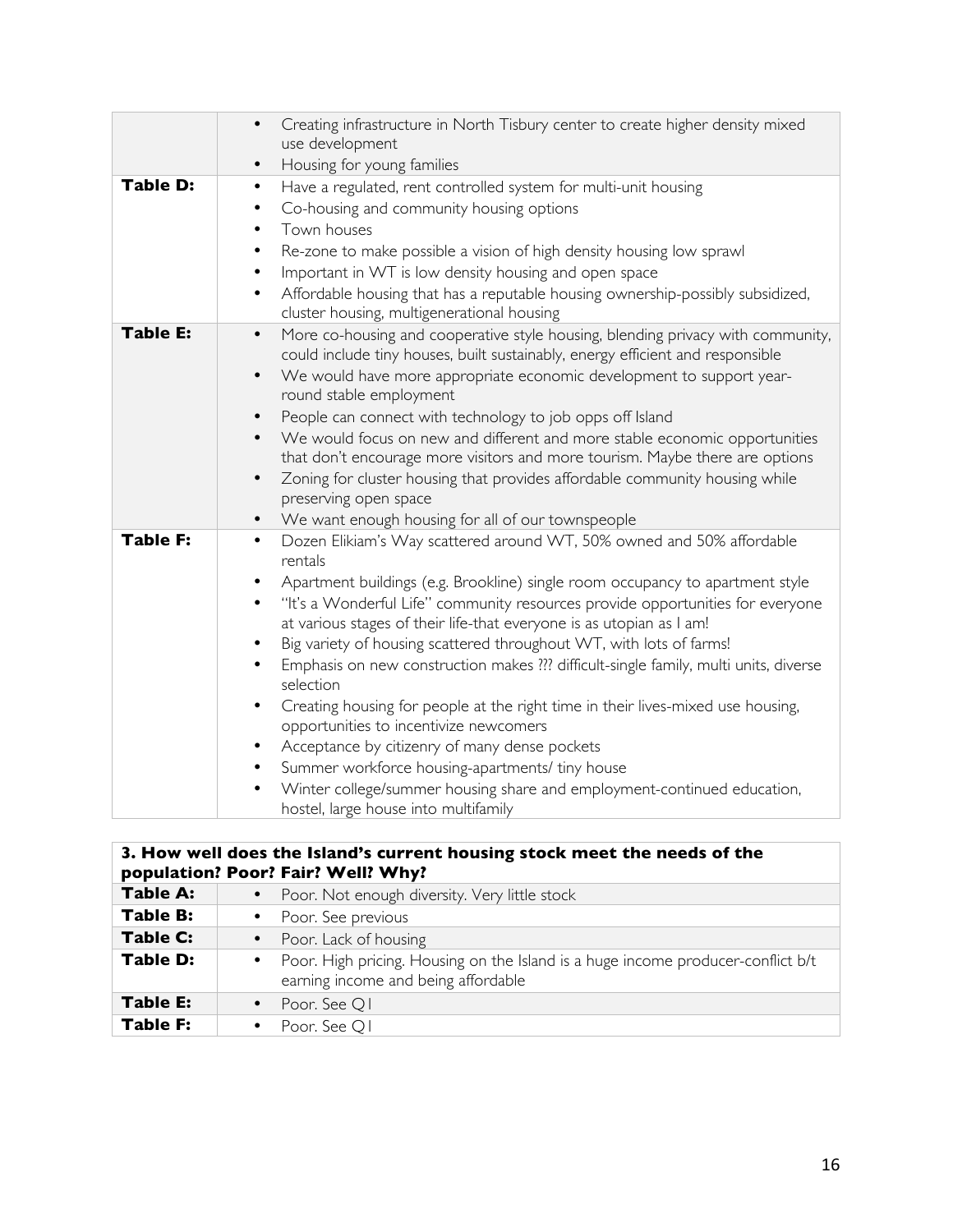### **4. Imagine that the Island had a variety of housing options for a range of incomes, ages, lifestyles, family sizes and needs. What would that be like? What would that look like?**

| <b>Table A:</b> | The Island as a whole should include the things that WT has and down-Island<br>$\bullet$<br>should provide more small unit housing because the services are there                                                                                                                                                                                                                                                                                                                                                        |
|-----------------|--------------------------------------------------------------------------------------------------------------------------------------------------------------------------------------------------------------------------------------------------------------------------------------------------------------------------------------------------------------------------------------------------------------------------------------------------------------------------------------------------------------------------|
| <b>Table B:</b> | More cooperation between the towns create Island wide planning solutions<br>$\bullet$<br>Island-wide tax that funds community services, hospital, affordable houses<br>$\bullet$<br>Cost-sharing for Island-wide affordable housing programs<br>Use hospital owned housing stock for winter needs, find other employee housing<br>$\bullet$<br>situations that are used for summer help $+$ use for year-round housing<br>Encourage businesses to provide year-round housing for employees, not just<br>summer employees |
| Table C:        | Using portion of the state forest<br>$\bullet$<br>Scattered site solutions so low income housing is not in one area<br>Work with Down-Island towns with existing or expanded infrastructure (water +<br>$\bullet$<br>sewer) to revenue/cost share to develop larger higher density missed use areas<br>(high school/ YMCA) in OB and bypass proposal in VH<br>Regionalization of school budget K-12 to lessen burden of school cost on down-<br>Island towns                                                             |
| Table D:        | Offer/have all types-single family, multi-family, apartments condos, community<br>housing, high density dorm style for seasonal workers w barracks, married people<br>dorm, residence Inn type units                                                                                                                                                                                                                                                                                                                     |
| <b>Table E:</b> | WT vision applies to Island wide<br>$\bullet$<br>Our housing market wouldn't be distorted by inflated weekly rental prices<br>٠                                                                                                                                                                                                                                                                                                                                                                                          |
| <b>Table F:</b> | Same as WT.<br>$\bullet$<br>That we could learn to play better together. Stop town-centricity. It's an island-<br>٠<br>wide problem, need to address with island wide solutions. Lose the border war                                                                                                                                                                                                                                                                                                                     |

### **5. Describe any differences and similarities from what you saw for your community and for the Island. Table A:** • The commercial, office, residential is a pattern Down-Island, not here. West Tisbury is too strict **Table B:** • Towns have different identities and priorities • WT values low density and conservation land **Table C:** • Needs to re-structure taxes to encourage greater cooperation/collaboration/partnership between and among towns Table D:  $\begin{array}{c} \bullet \quad \mathsf{NA} \\ \hline \mathsf{TableE:} \qquad \bullet \quad \mathsf{W} \end{array}$ **•** WT zoning requires more acreage than other towns. We DO want to keep our rural character and support and ag community **Table F:**  $\bullet$  Strong similarities and acceptance • Down island zoning allows for denser zoning. WT may need to re-address, or more cluster homes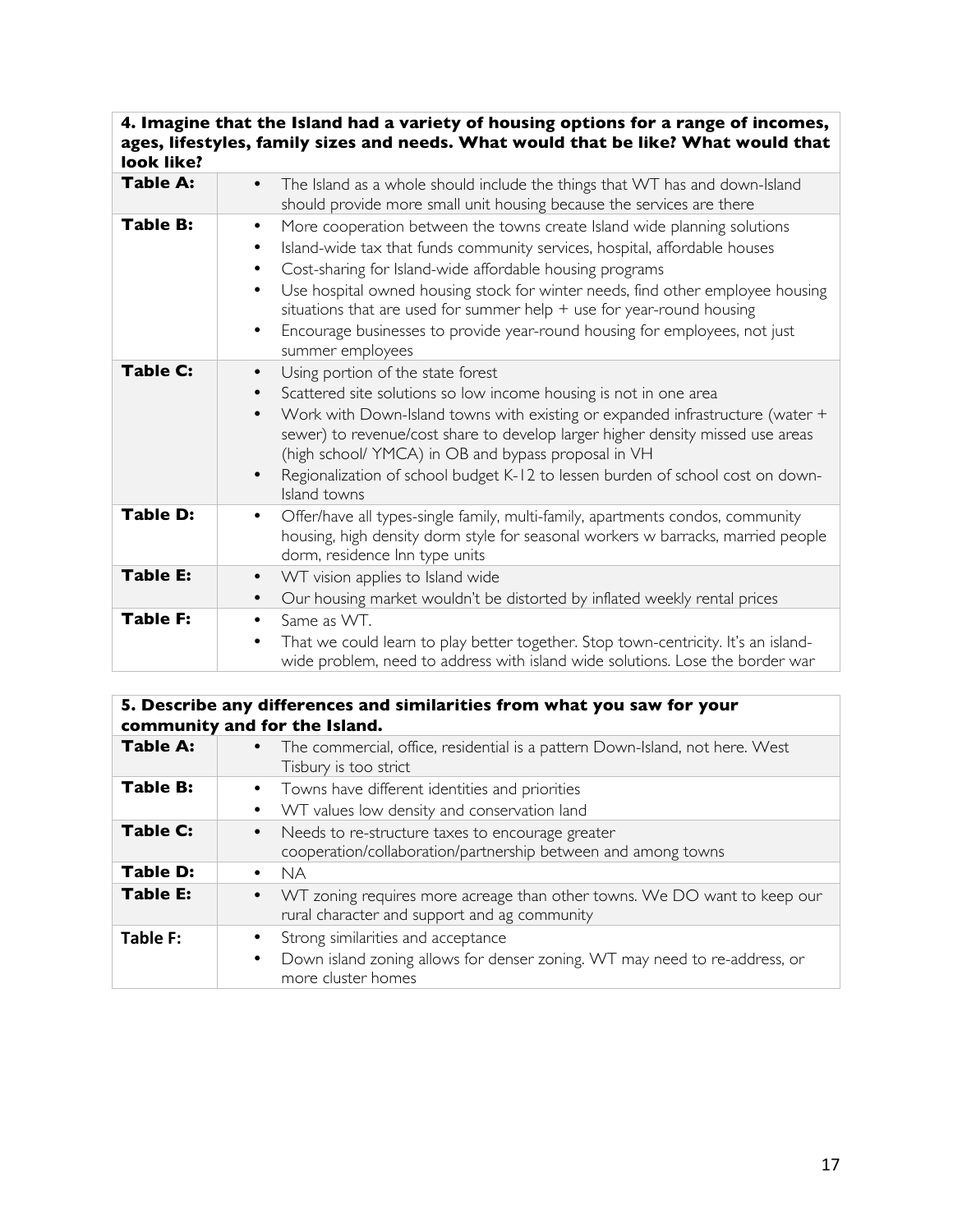# PART C: OPPORTUNITIES AND OBSTACLES (20 MINUTES)

We know that it is not easy to address housing issues—especially in a place with such a fragile environment, infrastructure limitations, and common public misconceptions. You know your communities *best-what could work and what would never fly. With this in mind...* 

Using real-world thinking, what are some of the opportunities and obstacles to realizing the perfect*world envisioned in Part B above? Both in your community and Island-wide?* 

| <b>Table A</b>     | <b>Opportunities</b>                                                                                                                                                                                                                                                                                                            | <b>Obstacles</b>                                                                                                                                                                                             |
|--------------------|---------------------------------------------------------------------------------------------------------------------------------------------------------------------------------------------------------------------------------------------------------------------------------------------------------------------------------|--------------------------------------------------------------------------------------------------------------------------------------------------------------------------------------------------------------|
| Your<br>community  | Redesign zoning to encourage<br>$\bullet$<br>appropriate affordable housing,<br>and multi-use housing<br>Cluster development creates<br>$\bullet$<br>communities and community<br><i>involvement</i><br>High property taxes-perhaps<br>$\bullet$<br>implement the cost?<br>Island-wide tax similar to land<br>$\bullet$<br>bank | Existing by-laws<br>$\bullet$<br>Attachment to status quo<br>Fear that property values will<br>$\bullet$<br>decline<br>Fear the attraction of those who<br>$\bullet$<br>won't keep up the property<br>Costs! |
| <b>Island-wide</b> | Real estate tax similar to the<br>$\bullet$<br>land bank<br>If renting your structure<br>٠<br>seasonally, place a tax on that<br>Make loans workable for tiny<br>$\bullet$<br>houses                                                                                                                                            | Refusal to be regional<br>Need to protect physical<br>environment<br>Existing rules need adjusting<br>Who is in the need group?<br>Qualifications are an issue-too<br>٠<br>strict                            |

| <b>Table B</b>    | <b>Opportunities</b>                                                                                                                                                                                                               | <b>Obstacles</b>                                                                                                                                                                 |
|-------------------|------------------------------------------------------------------------------------------------------------------------------------------------------------------------------------------------------------------------------------|----------------------------------------------------------------------------------------------------------------------------------------------------------------------------------|
| Your<br>community | Soft second loans<br>$\bullet$<br>Rooms tax as fund generator for<br>town<br>Fund to buy properties before<br>$\bullet$<br>sold to a developer<br>Volunteer services of architects<br>$\bullet$<br>to help create plans, stave off | Market forces<br>$\bullet$<br>Perceived change of Vineyard<br>٠<br>life is a disincentive<br>Developers pay in cash, a very<br>$\bullet$<br>high cost<br>Zoning<br>3-acre zoning |
|                   | bureaucratic nightmare<br>Triangle of land between N.<br>$\bullet$<br>Tisbury and Old County Rd<br>could be developed<br>Create assisted living for seniors,<br>$\bullet$<br>more density                                          | Resistance by seasonal owners                                                                                                                                                    |
|                   | Persuading seasonal residents<br>$\bullet$<br>about this issue<br>Add rental above commercial<br>$\bullet$<br>space<br>Encourage groups like Polly Hill<br>$\bullet$<br>to create employee housing                                 |                                                                                                                                                                                  |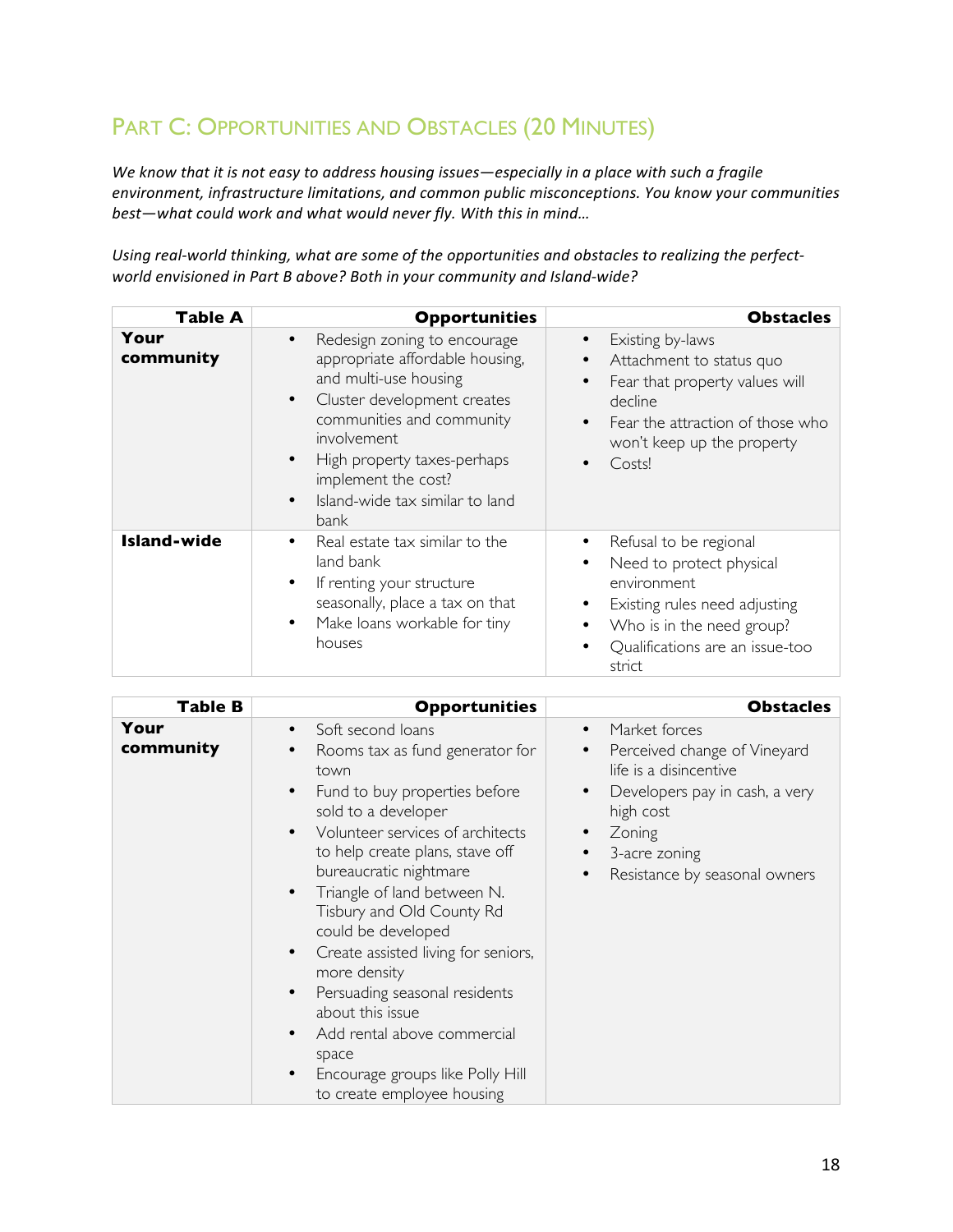| <b>Island-wide</b><br>Larger parcels in other towns<br>could host scalable<br>development, West Tisbury<br>could share cost for proportion<br>• More education about<br>possibilities to increase<br>affordable housing<br>Residential exemption-2 tax<br>$\bullet$<br>rates based on value of<br>home/tax incentive or<br>exemption for providing rental<br>or affordable housing<br>Island wide planning<br>$\bullet$ | • Town-centric funding concerns,<br>lack of political will<br>lack of political leadership-<br>selectmen not present at<br>meeting<br>Political will-perceived as unfair<br>to tax the wealthy at a higher<br>rate<br>• Six towns with different<br>identities |
|-------------------------------------------------------------------------------------------------------------------------------------------------------------------------------------------------------------------------------------------------------------------------------------------------------------------------------------------------------------------------------------------------------------------------|----------------------------------------------------------------------------------------------------------------------------------------------------------------------------------------------------------------------------------------------------------------|

| Table C            | <b>Opportunities</b>                                                                                                                                                                                                                                                       | <b>Obstacles</b>                                                                                                                                                                                                                                                      |
|--------------------|----------------------------------------------------------------------------------------------------------------------------------------------------------------------------------------------------------------------------------------------------------------------------|-----------------------------------------------------------------------------------------------------------------------------------------------------------------------------------------------------------------------------------------------------------------------|
| Your<br>community  | Town zoning to allow multi-<br>$\bullet$<br>family and accessory<br>Good will, support and<br>$\bullet$<br>awareness<br>Need to achieve 10% 40B and<br>$\bullet$<br>equal 10% for community and<br>workforce housing<br>Learn from existing housing<br>$\bullet$<br>models | SHI requirement that may not<br>$\bullet$<br>meet local needs/preferences<br>Permanent source of local<br>funding<br>MESA endangered species<br>$\bullet$<br>high cost and scarcity of<br>properties/land<br>Limited infrastructure<br>$\bullet$<br>(water/sewer)     |
| <b>Island-wide</b> | Plan Island wide like high school<br>$\bullet$<br>or emergency services, or<br>models<br>Regional/Island-wide housing<br>$\bullet$<br>organization providing capacity?                                                                                                     | Large lot zoning and prohibiting<br>$\bullet$<br>higher density<br>Housing types<br>٠<br>Lack of living wage<br>BOH enforcement/oversight of<br>$\bullet$<br>overcrowded rental housing<br>Lack of awareness from seasonal<br>$\bullet$<br>residents of housing issue |

| <b>Table D</b>     | <b>Opportunities</b>                                                                                                                                                                                                                                                       | <b>Obstacles</b>                                                                                                                                                                                                                            |
|--------------------|----------------------------------------------------------------------------------------------------------------------------------------------------------------------------------------------------------------------------------------------------------------------------|---------------------------------------------------------------------------------------------------------------------------------------------------------------------------------------------------------------------------------------------|
| Your<br>community  | WT has scenic value, maintain<br>$\bullet$<br>rural atmosphere<br>If we have a higher density<br>$\bullet$<br>housing area, then there will be<br>greater opportunities for more<br>commercial business success and<br>more job opps<br>Public transportation<br>$\bullet$ | In order to maintain large parcel<br>$\bullet$<br>properties, rural utilities delivery<br>has a high cost<br>Higher density may create<br>$\bullet$<br>higher vehicle density<br>Be careful of creating a gated<br>$\bullet$ .<br>community |
| <b>Island-wide</b> | Stop land bank 2% and shift to<br>2% housing fund<br>Offer voluntary income tax that<br>$\bullet$<br>will be used to support housing                                                                                                                                       | Land bank funds are not being<br>used for housing<br>Having better job opportunities<br>$\bullet$<br>with higher pay<br>High cost of living here and<br>building here                                                                       |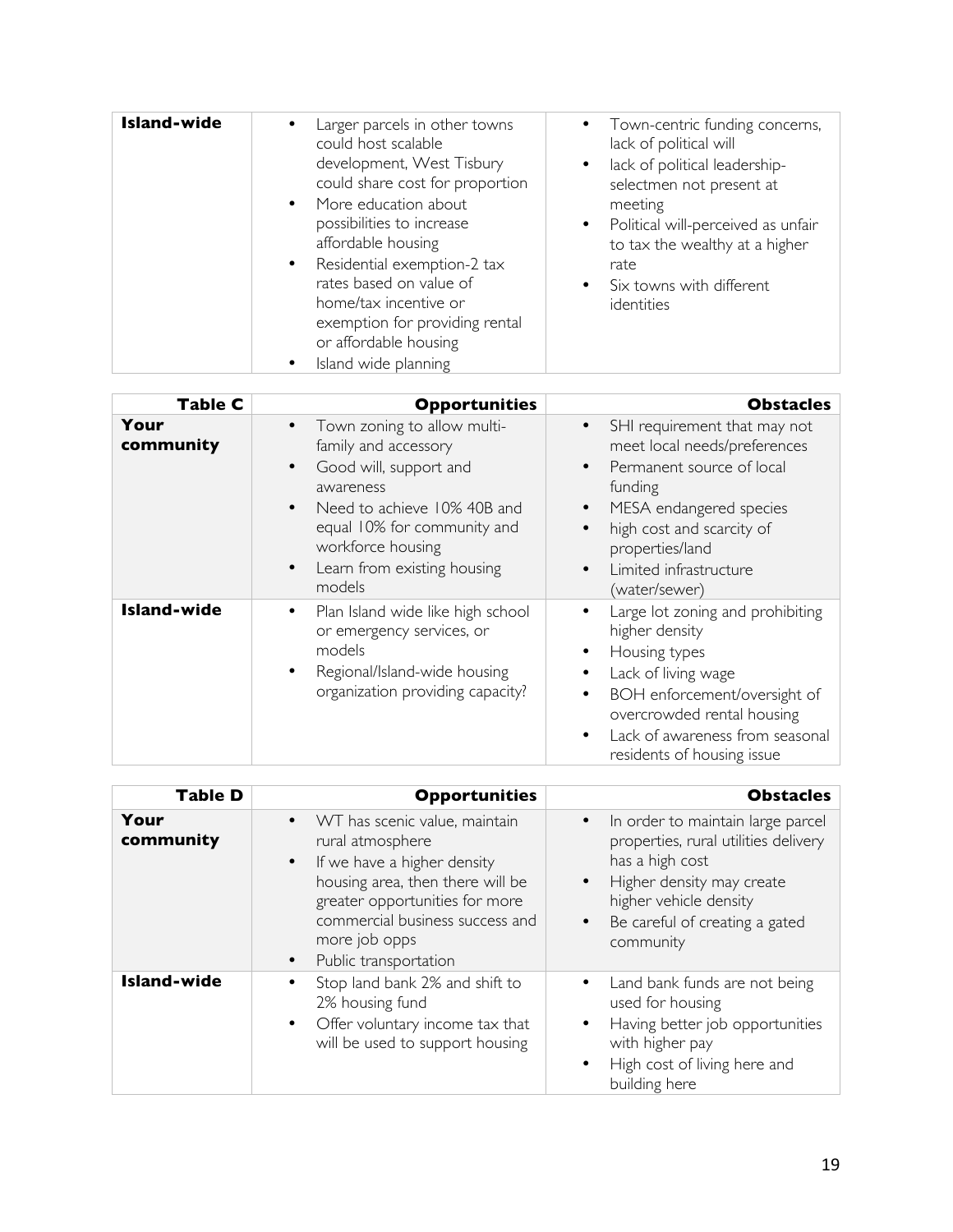| <b>Table E</b>     | <b>Opportunities</b>                                                                                                                                                                                                                                                                                                                                                                                                                                                       | <b>Obstacles</b>                                                                                                                                                                        |
|--------------------|----------------------------------------------------------------------------------------------------------------------------------------------------------------------------------------------------------------------------------------------------------------------------------------------------------------------------------------------------------------------------------------------------------------------------------------------------------------------------|-----------------------------------------------------------------------------------------------------------------------------------------------------------------------------------------|
| Your<br>community  | We can change our zoning for<br>$\bullet$<br>more density in certain areas<br>Financial penalties and<br>$\bullet$<br>restrictions for things like large<br>homes, etc. Could go into a fund<br>We can explore other<br>$\bullet$<br>economic opportunities to try<br>to move away from seasonal<br>economy<br>Cap on RE tax based on<br>$\bullet$<br>income? Other tax solutions?<br>Resident tax deduction?<br>Long-term municipal planning-<br>$\bullet$<br>town center | We risk overburdening our<br>$\bullet$<br>resources (already happening)<br>and changing our character<br>Inheriting family land-low income<br>residents have trouble paying RE<br>taxes |
| <b>Island-wide</b> | Share the burden of affordable<br>$\bullet$<br>housing-e.g. down Island towns<br>can support more density than<br>we can, but up Island towns can<br>help pay                                                                                                                                                                                                                                                                                                              |                                                                                                                                                                                         |

| <b>Table F</b>     | <b>Opportunities</b>                                                                                                                                                                                                                                                                                                                                                                          | <b>Obstacles</b>                                                                                                                                                                                                                                                                                                                                                                                         |
|--------------------|-----------------------------------------------------------------------------------------------------------------------------------------------------------------------------------------------------------------------------------------------------------------------------------------------------------------------------------------------------------------------------------------------|----------------------------------------------------------------------------------------------------------------------------------------------------------------------------------------------------------------------------------------------------------------------------------------------------------------------------------------------------------------------------------------------------------|
| Your<br>community  | Support from the community,<br>$\bullet$<br><b>AHC</b><br>Growth, young people<br>CPA could further these things if<br>$\bullet$<br>they allowed more creative<br>financing<br>Not inventing this, been doing it<br>$\bullet$<br>for 25 years with plans, there's<br>renewed interest-crisis need<br>More land cause we're not as<br>$\bullet$<br>dense, more open space to<br>create density | Zoning?<br>Perception of "affordable<br>housing", NIMBY<br>% of people who actually have<br>$\bullet$<br>desire to work on the<br>opportunity to enact change<br>Complexity of making real<br>$\bullet$<br>progress is sometimes<br>discouraging, long-term<br>participation<br>Huge misconception of<br>economic benefit of fixing it,<br>don't allow market to decide. A<br>lot of short-term thinking |
| <b>Island-wide</b> | Towns to be open to working<br>together<br>Some progress (sewering)<br>between towns<br>Possibility of tax on seasonal<br>rentals<br>Room tax on weekly rentals<br>Using MVC                                                                                                                                                                                                                  | Inter-town wars<br>Summer destination/resort town<br>Attracts people at much<br>different income levels and<br>transitions<br>We're preaching to the choir-it<br>affects everyone but only a few<br>hundred people will attend<br>these workshops<br>how do we get more people<br>involved?                                                                                                              |